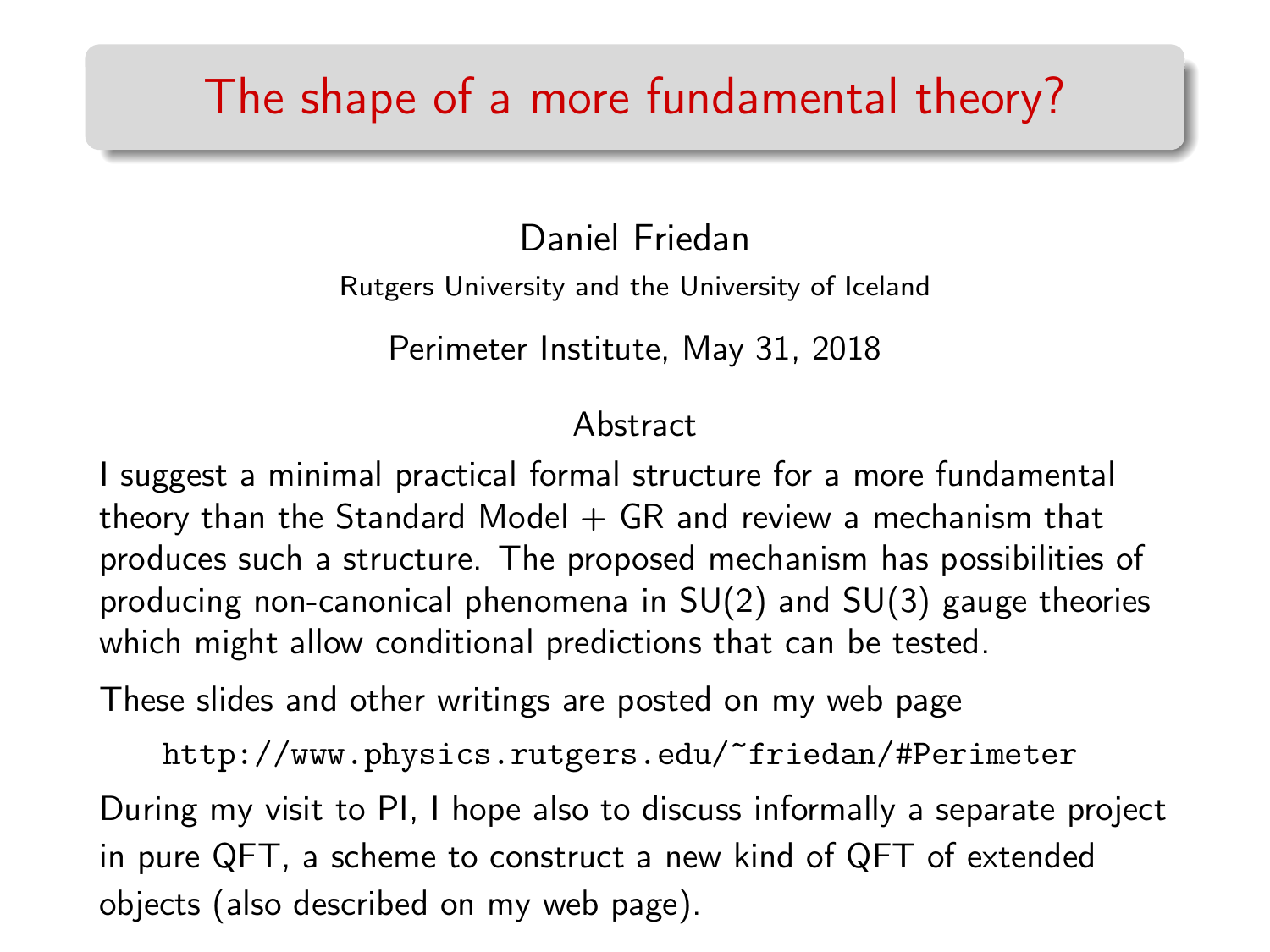For the last 45 years, our most fundamental theory has been the Standard Model  $+$  General Relativity.

<code>SM+GR</code> is an *effective* QFT with UV cutoff  $\sim (10^3$ GeV) $^{-1}.$ 

GR can be considered an effective QFT because quantum corrections in GR are completely negligible at this huge distance  $(10^3 \text{GeV})^{-1} = 10^{16} \ell_P.$ 

SM+GR describes almost all physics at distances  $\gtrsim (10^3$ GeV) $^{-1}$ .

Only dark matter, neutrino mixing, and some CP violation are unexplained.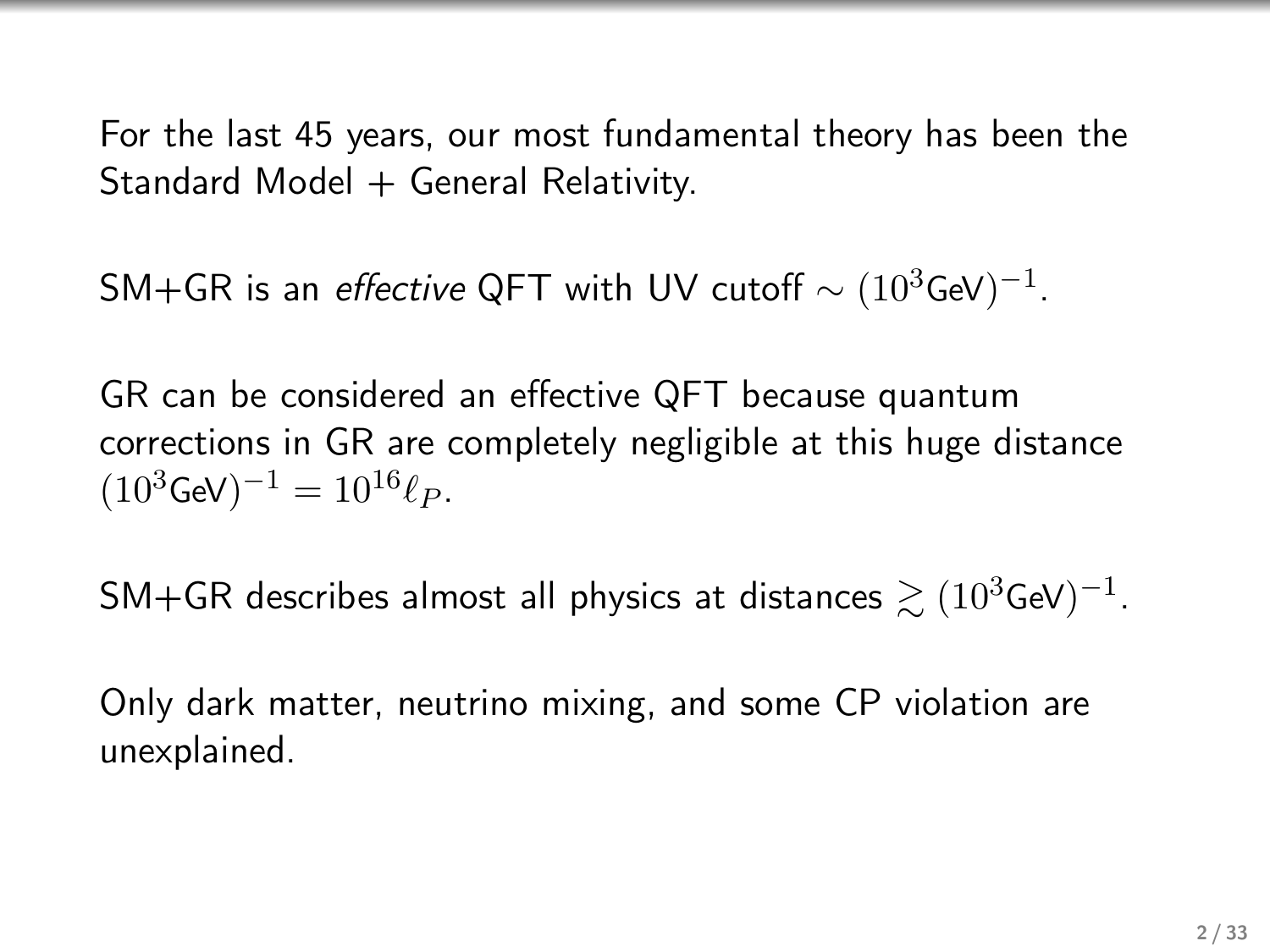I am interested in the possibility of formal fundamental physics:

- 1. hypothesize a "more fundamental" formal machinery that can "produce" the Standard Model  $+$  General Relativity
- 2. predict consequences beyond the SM+GR that can be checked experimentally

Prototypes:

- $\bullet$  GR from Newtonian Gravity  $+$  Special Relativity
- **Grand Unification from the SM**

Grand Unification makes a conditional prediction that is testable. The RG acting on the space of grand unified theories can produce the SM. If the RG produces the SM, then it predicts proton decay (which unfortunately has not been seen).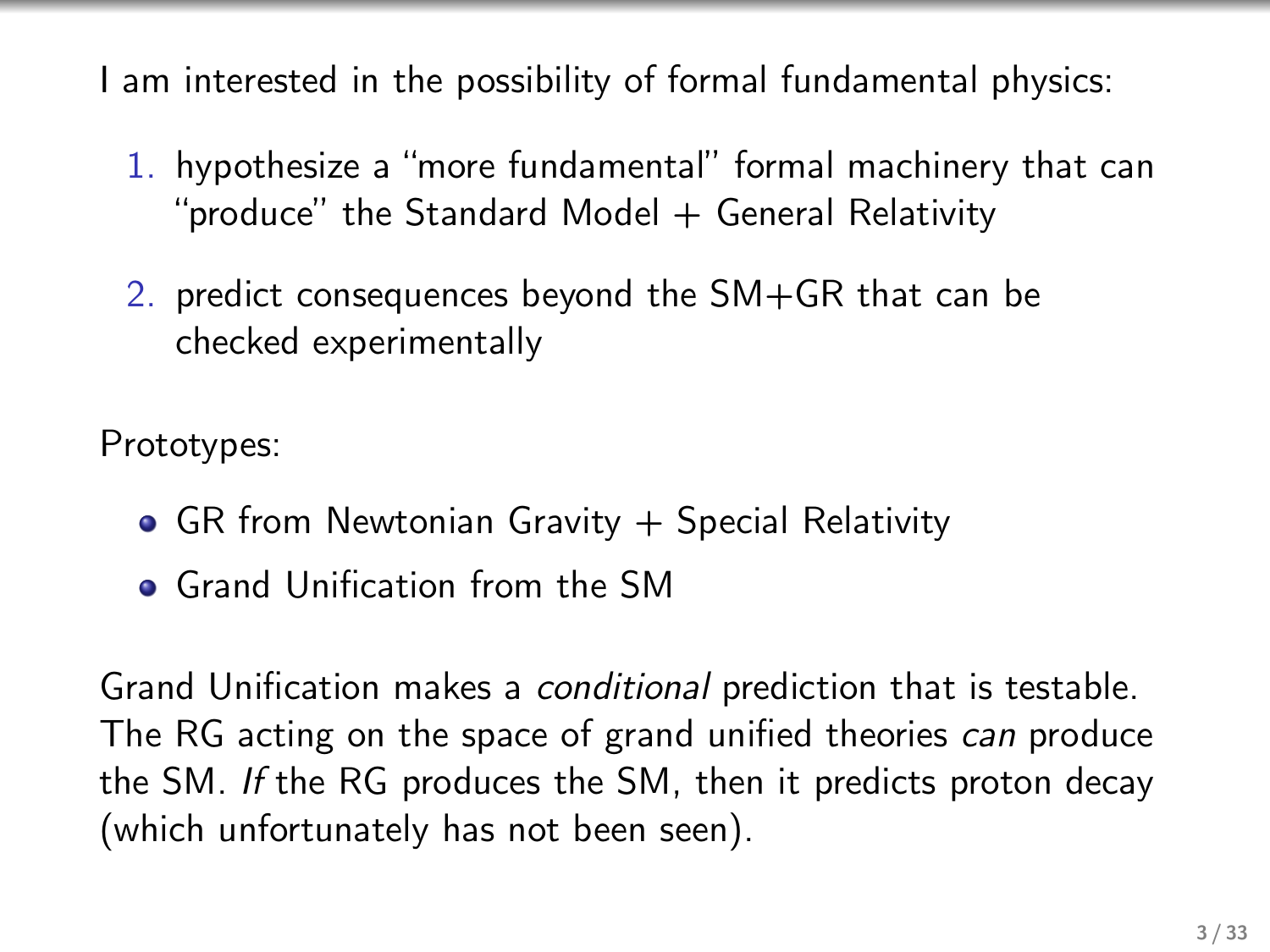In the 45 years since the SM was finished, none of the attempts at formal fundamental physics has worked.

One natural response is to give up, at least for now, perhaps hoping that experiment will eventually give more guidance.

Alternatively, it might be useful to reconsider the assumptions that have guided the enterprise over these 45 years.

An analogy: hiking a mountain without a map. If after 45 years no measurable altitude has been gained, maybe it is time to backtrack and reconsider the previous choices of direction.

It might be especially useful to question the truisms and mathematical idealizations that have governed the enterprise.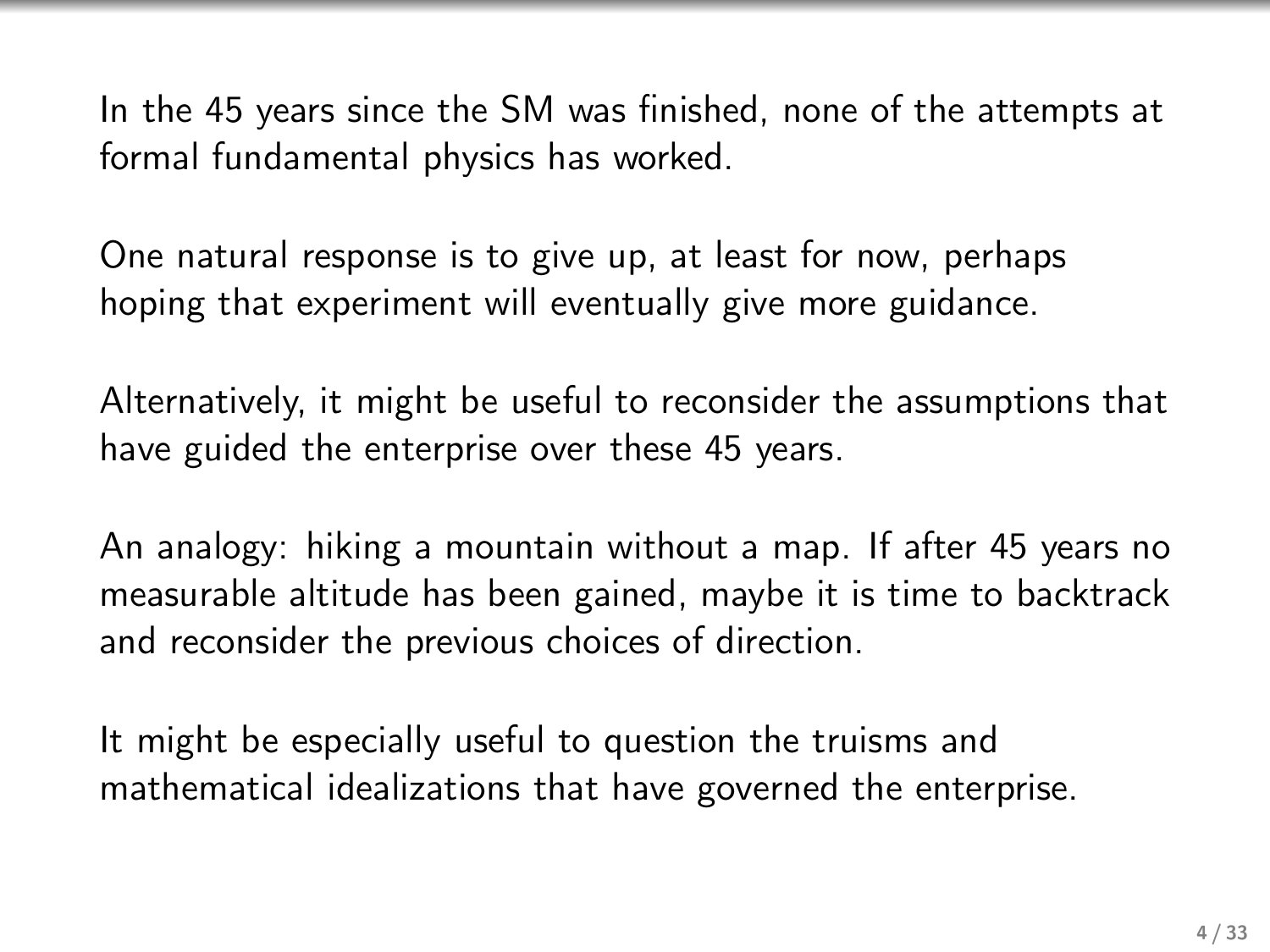#### A truism: that Quantum Gravity is needed

On the contrary,

- It is implausible that any proposed Quantum Gravity can be checked experimentally, since the smallest distance presently accessible to experiment is  $L_{\sf exp} \sim (10^3$ GeV $)^{-1} = 10^{16} \ell_P.$
- Assuming that Quantum Mechanics is valid over 16 orders of magnitude in distance below where there is evidence is a presumptuous extrapolation.

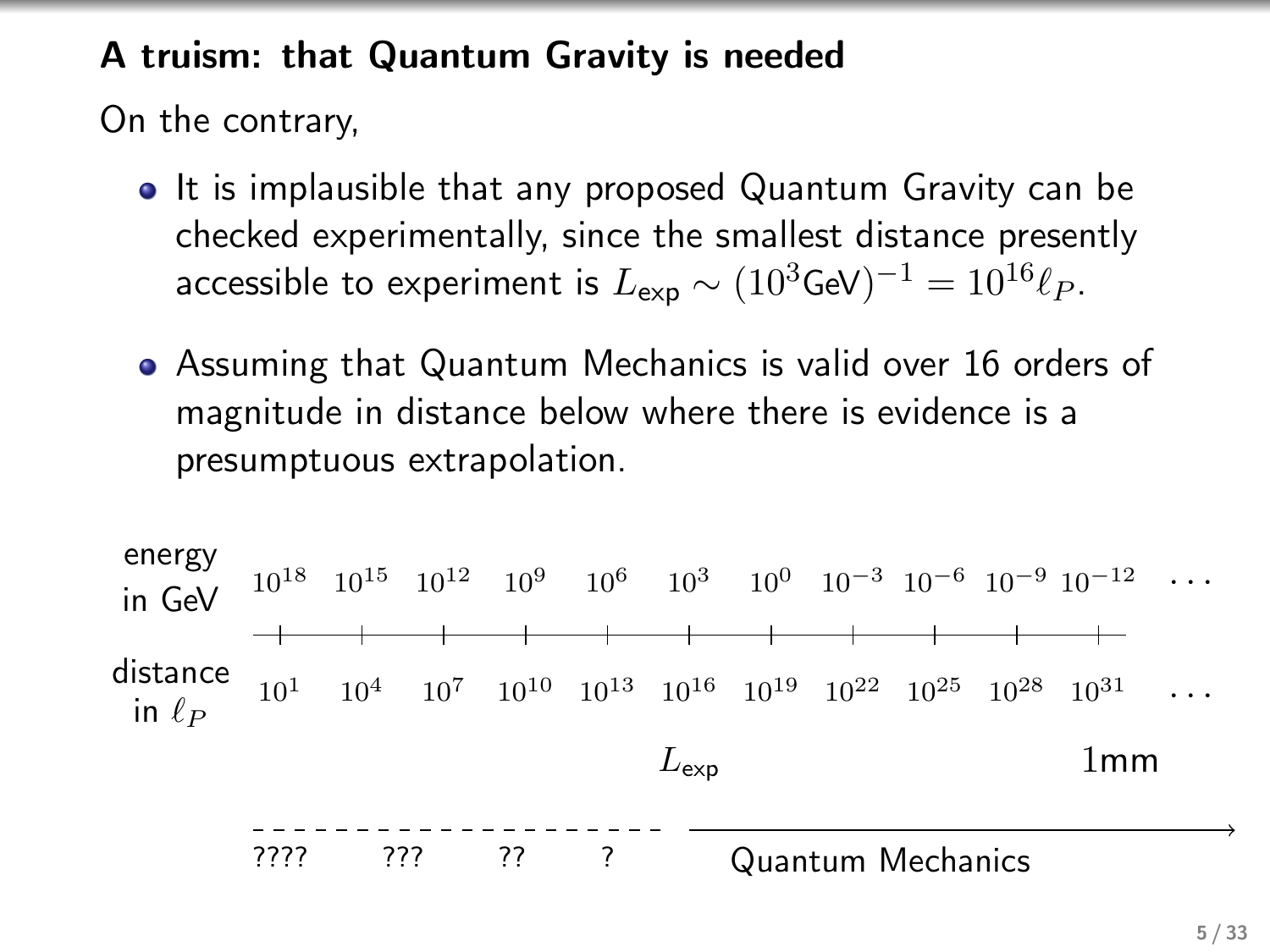A leading edge high energy scattering experiment has a certain size L and probes our ignorance at distances  $\lt L$ .

at distances  $>L : QFT$  at distances  $$ 

Preparation of initial scattering states and detection of final scattering states are described by the QFT at scale  $>L$ .

The scattering amplitudes between such QFT states capture the physics at distances  $\lt L$ .

The minimal formalism for distances  $>L$  is an effective QFT.

• An effective QFT is a QFT with UV cutoff L.

The minimal formalism for distances  $\lt L$  is an effective S-matrix.

 $\bullet$  An effective S-matrix is an S-matrix with IR cutoff L.

 $L$  is a sliding distance scale. What we mean by "short distance physics" is relative. Progress pushes  $L$  smaller and smaller.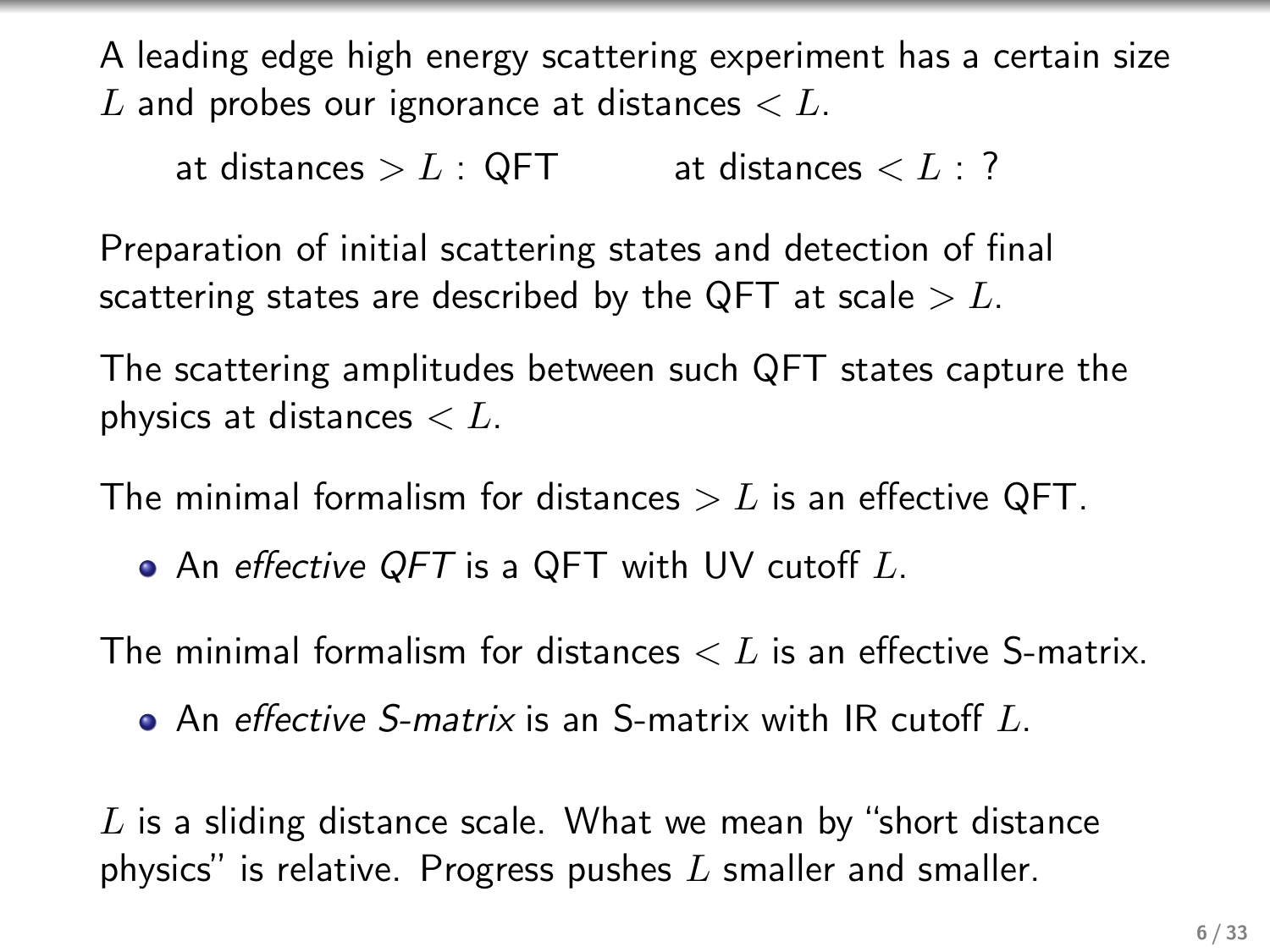A minimal practical formalism for fundamental physics:



For every  $L \gg 1$ 

- a QFT( $L$ ) = an effective QFT with UV cutoff  $L$  describing physics at distances  $>L$ , and
- $\bullet$  an S-matrix( $L$ )  $=$  an effective S-matrix with IR cutoff  $L$ describing physics at distances  $\lt L$ ,

satisfying the following consistency conditions: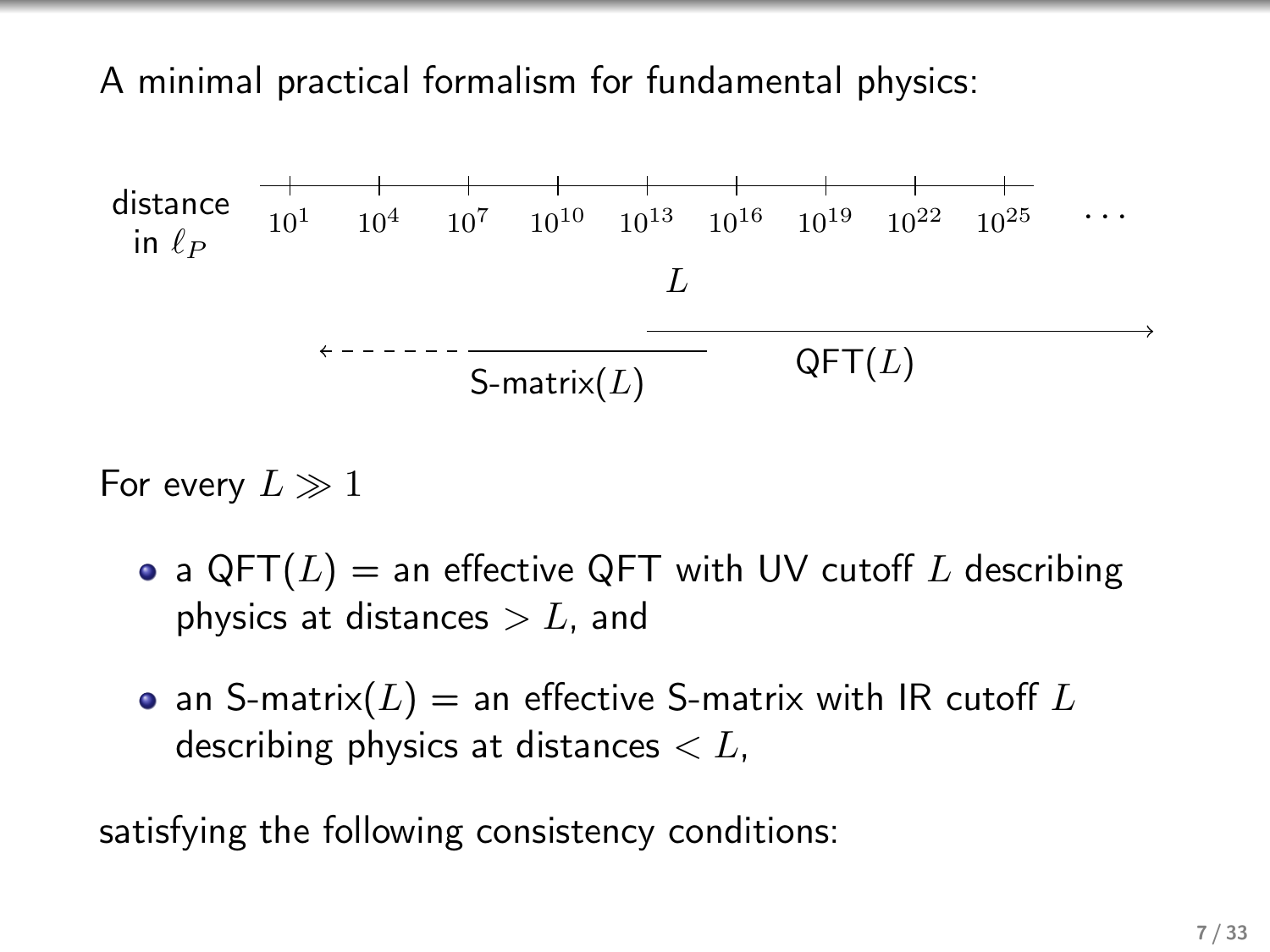For  $L' < L$  (both  $\gg 1$ )

(1)  $\mathsf{QFT}(L') \supset \mathsf{QFT}(L)$  via the  $\mathsf{QFT}$  RG acting from  $L'$  up to  $L$ .

(2) S-matrix( $L$ ) ⊃ S-matrix( $L'$ ) via the "S-matrix RG" which acts by using the scattering states at the larger scale  $L$ to make the scattering states at the smaller scale  $L^{\prime}.$ 

(3) S-matrix(L) agrees with the S-matrix derived from  $QFT(L')$ where both apply — between  $L'$  and  $L$ .

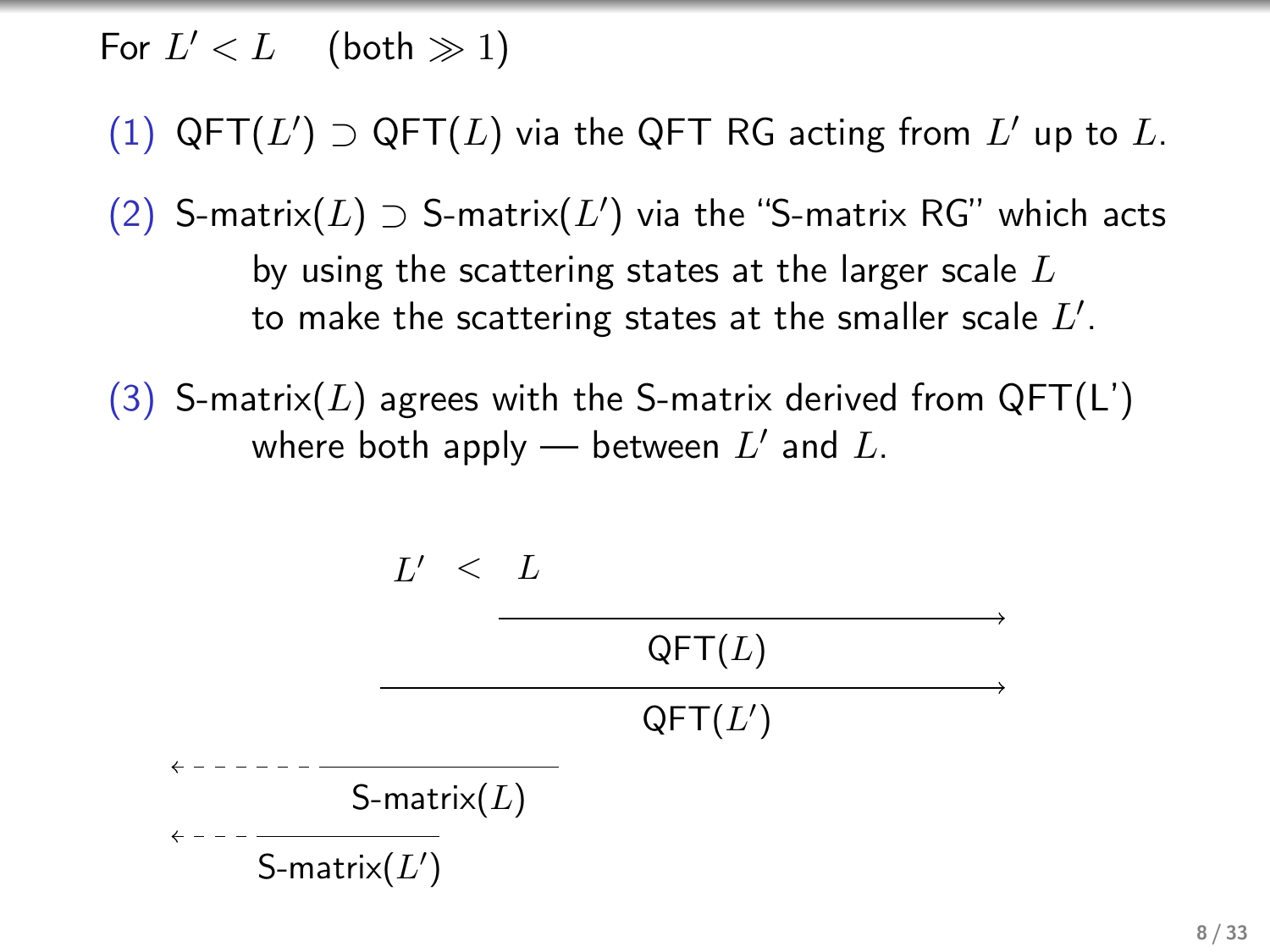For short distance physics, there is only S-matrix( $L$ ). We send things in and measure what comes out.

There is no presumption of a quantum mechanical model of short distance physics, no assumption there there is Quantum Mechanics all the way down.

Having an S-matrix does not guarantee an underlying quantum mechanical hamiltonian. Given a hamiltonian, an S-matrix can be derived, but not vice versa.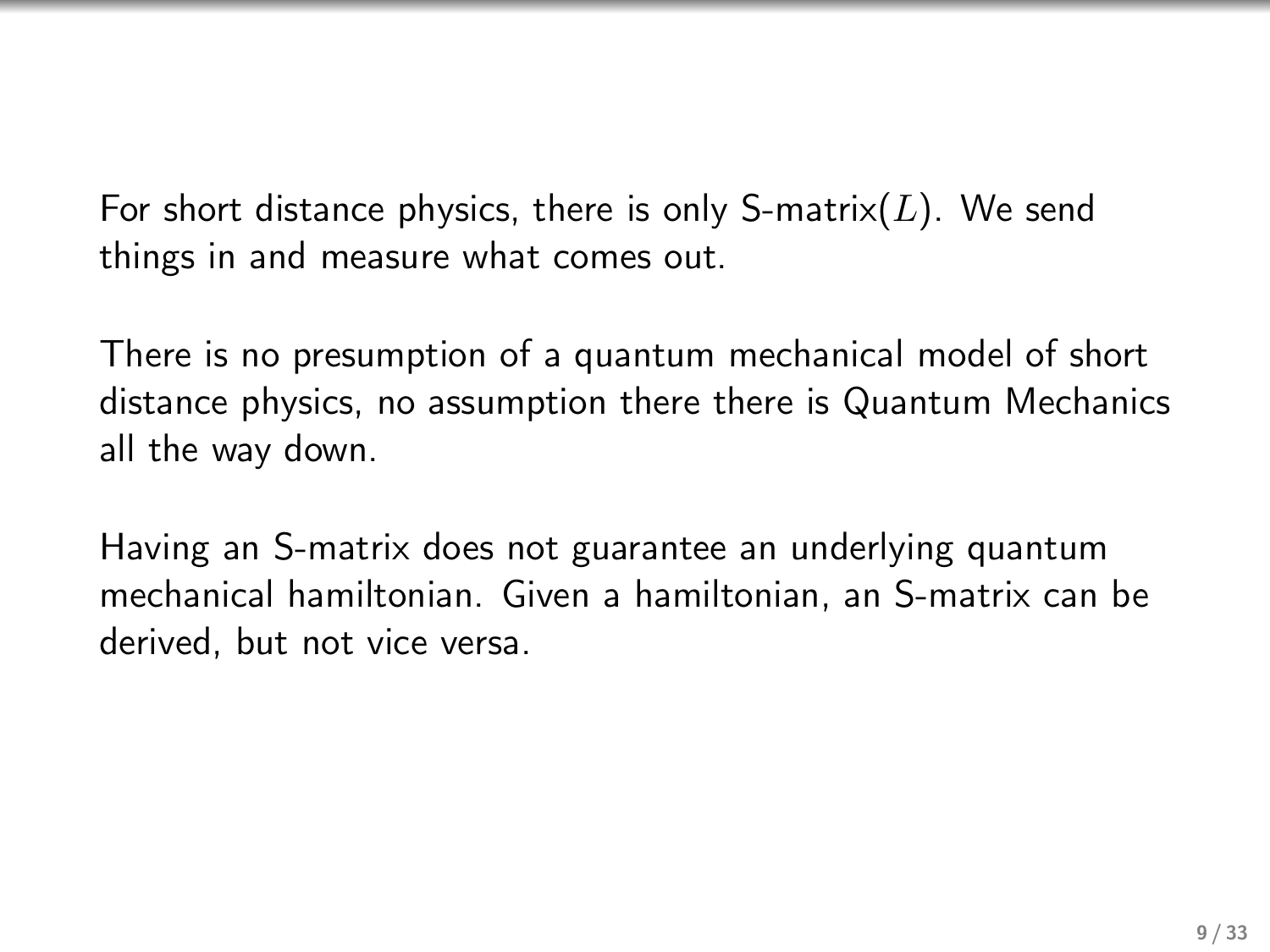I came to these ideas during the period 1977 – 2002 in the process of formulating a mechanism that produces such a formal structure.

The mechanism is a certain mathematically natural 2d nonlinear model (2d-NLM), called the  $\lambda$ -model, whose target manifold is the space of classical space-time fields which describe the classical string backgrounds  $=$  the space of 2d coupling constants of the string worldsheet.

At every  $L \gg 1$ , the  $\lambda$ -model produces a quantum string background consisting of

- an effective QFT $(L)$  in the form of a functional measure on the manifold of space-time fields with UV cutoff  $L$
- an effective 2d-QFT of the string worldsheet which gives an effective string S-matrix( $L$ ) with IR cutoff  $L$ .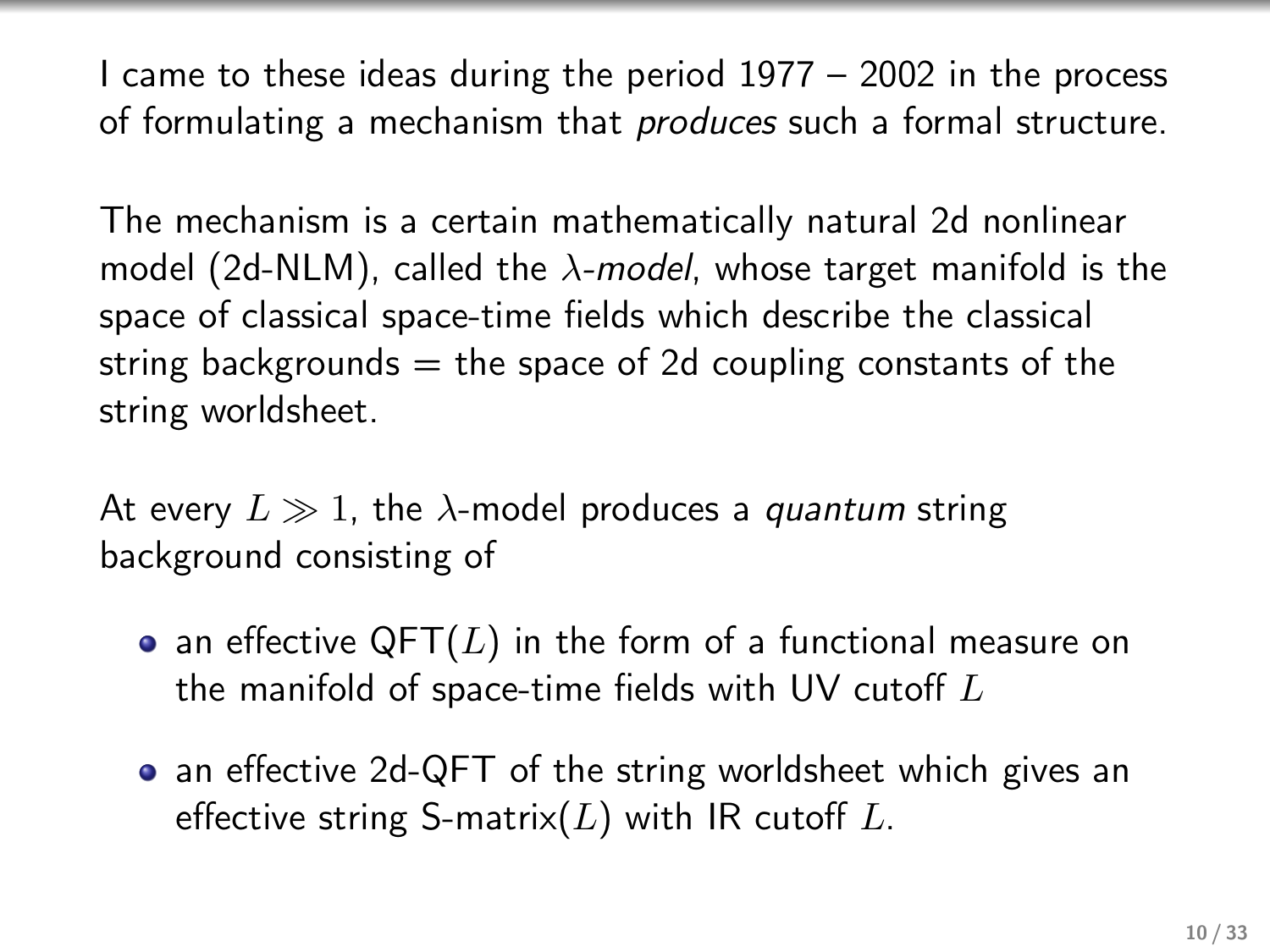I suggest exploring the  $\lambda$ -model because

- 1. It produces consistent realizations of the formal structure described above: a QFT(L) and an S-matrix(L) for  $L \gg 1$ .
- 2. The 2d mechanism that produces  $QFT(L)$  does not necessarily correspond to canonical quantization.

There are concrete possibilities of non-perturbative 2d effects in the  $\lambda$ -model — winding modes and 2d instantons — that will produce non-canonical degrees of freedom and non-canonical interactions in  $QFT(L)$ .

These possibilities arise when the space-time fields include SU(2) and SU(3) gauge fields.

So there are concrete possibilities of testable conditional predictions of the form: if  $QFT(L)$  contains the SM, then it predicts such and such non-canonical degrees of freedom and such and such non-canonical interactions.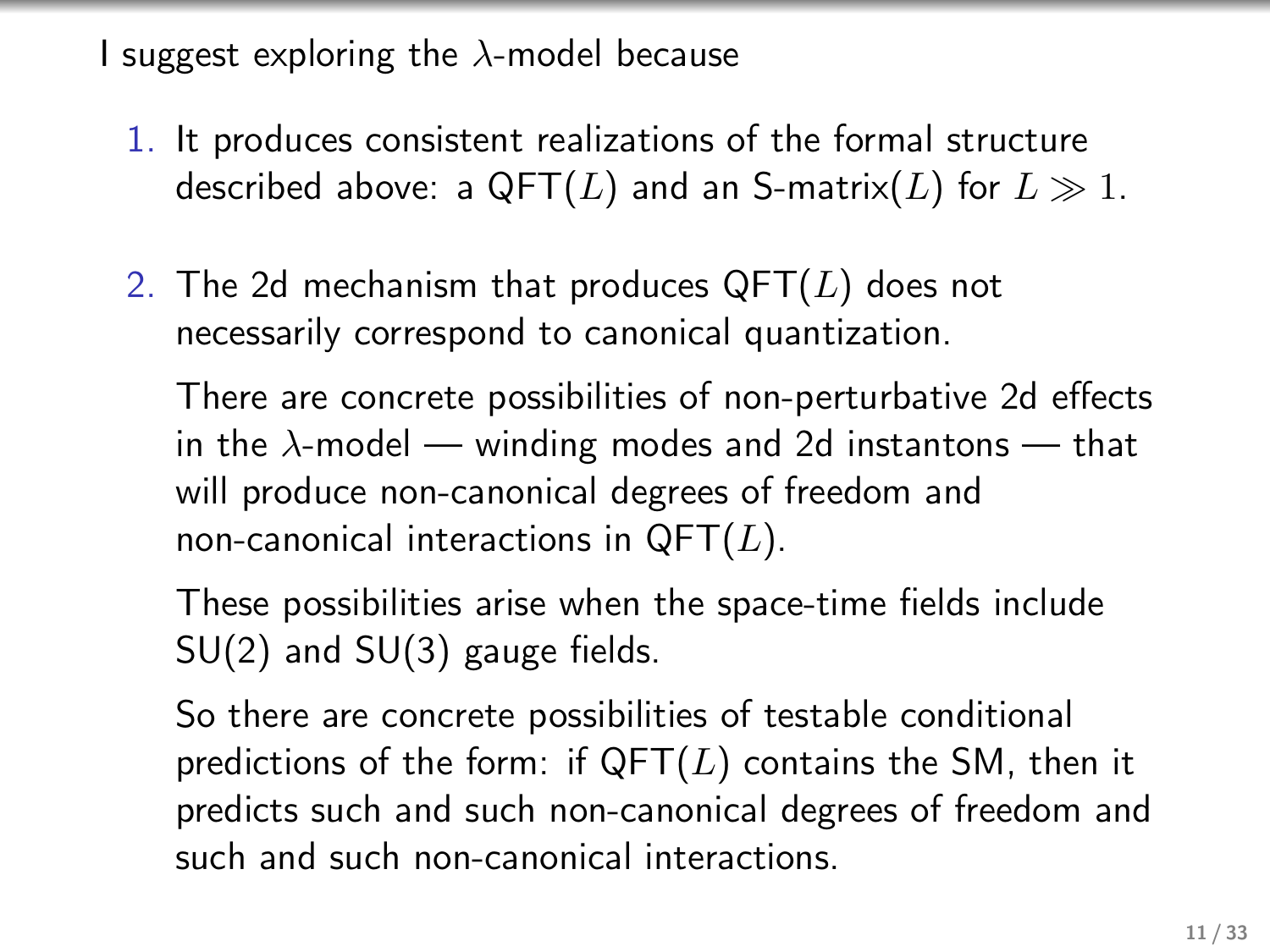The  $\lambda$ -model proposal was the outcome of a line of thought that started in 1977.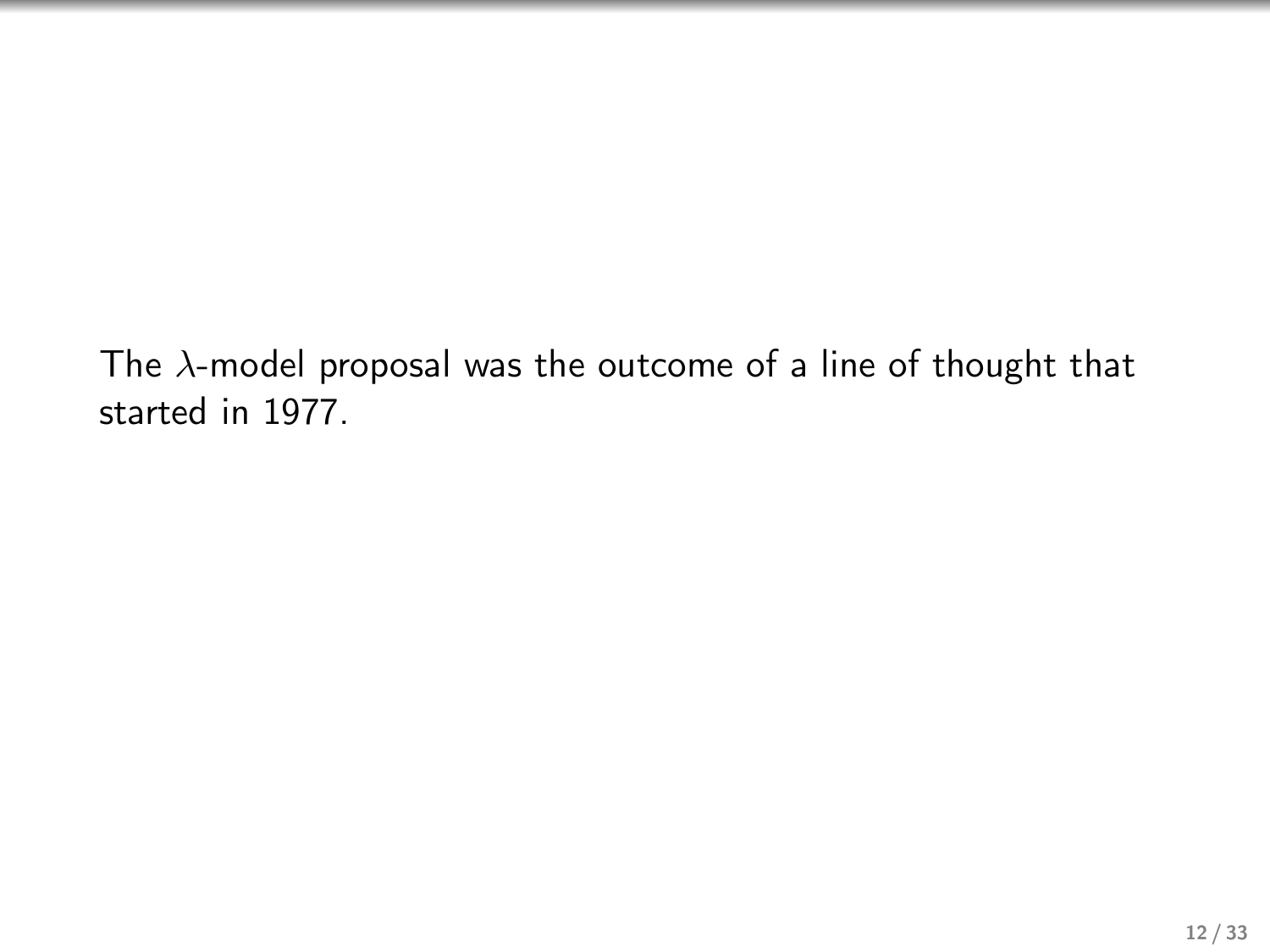The 2d-RG as a mechanism for space-time physics (1977–79)

In the general renormalizable 2d-NLM

$$
\int \mathcal{D}X \ e^{-\int d^2 z \ g_{\mu\nu}(X)\partial X^{\mu}\bar{\partial}X^{\nu}} \qquad X(z,\bar{z}) \in M
$$

the coupling constants are given by a Riemannian metric  $g_{\mu\nu}(X)$ on a manifold  $M$ .

The 2d-RG

$$
\Lambda \frac{\partial}{\partial \Lambda} g_{\mu\nu}(X) = -R_{\mu\nu}(X) + O(R^2)
$$

drives the 2d-NLM to a solution of  $R_{\mu\nu} = 0$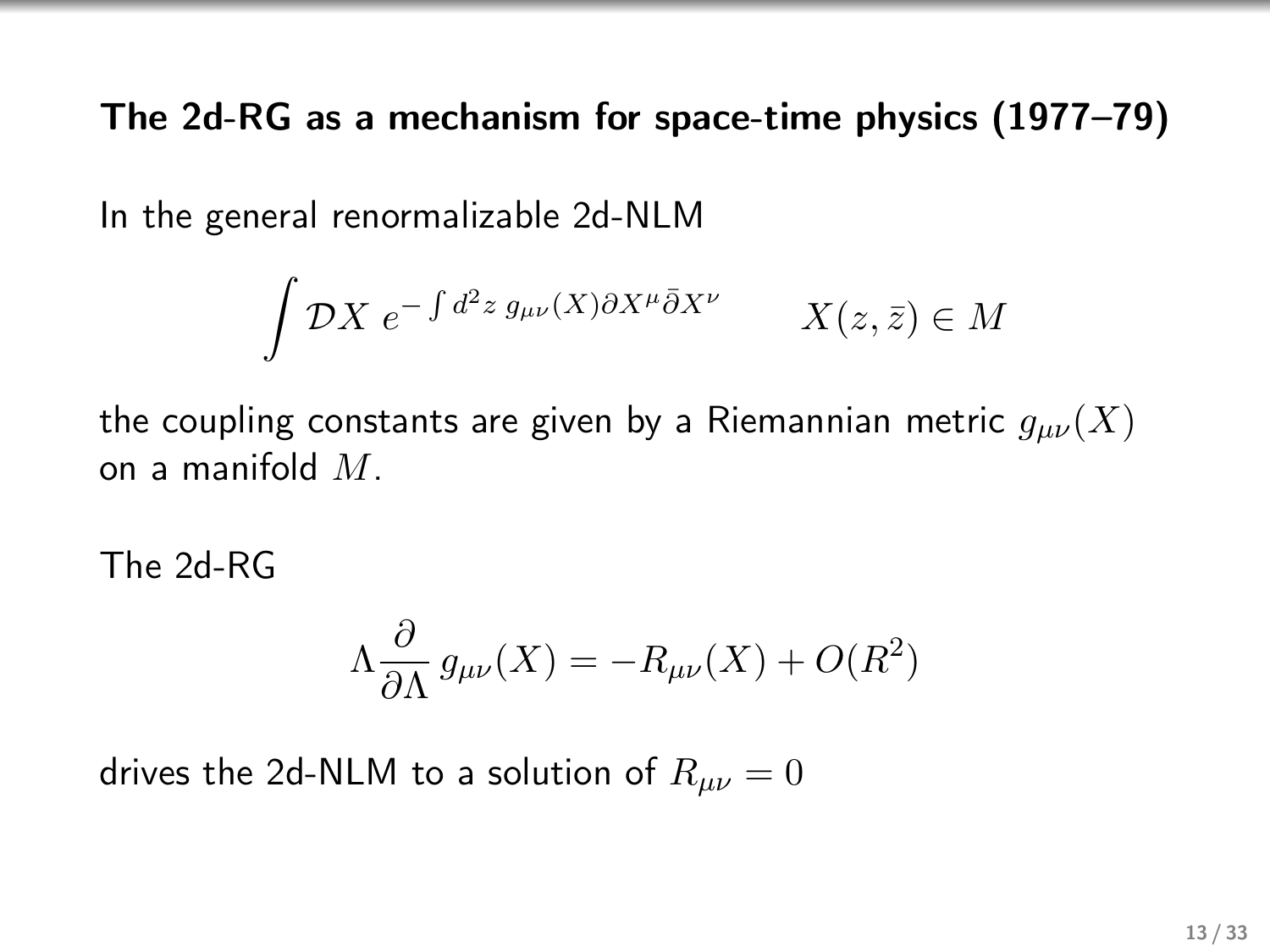This was extremely exciting (at least for me).

The 2d-RG is a mechanism that produces solutions of a GR-like space-time field equation  $R_{\mu\nu} = 0$ .

It suggested the possibility of actually answering the question

Where does space-time field theory come from?

or even

Where do the laws of physics come from?

with a quite unexpected mechanism: the 2d-RG.

By the late 1970s it had become clear that there are too many effective QFTs. A mechanism was needed that would *produce* effective QFTs more selectively than the QFT RG.

The 2d-RG seemed promising in that it was a mechanism that at least produced *classical* field theory.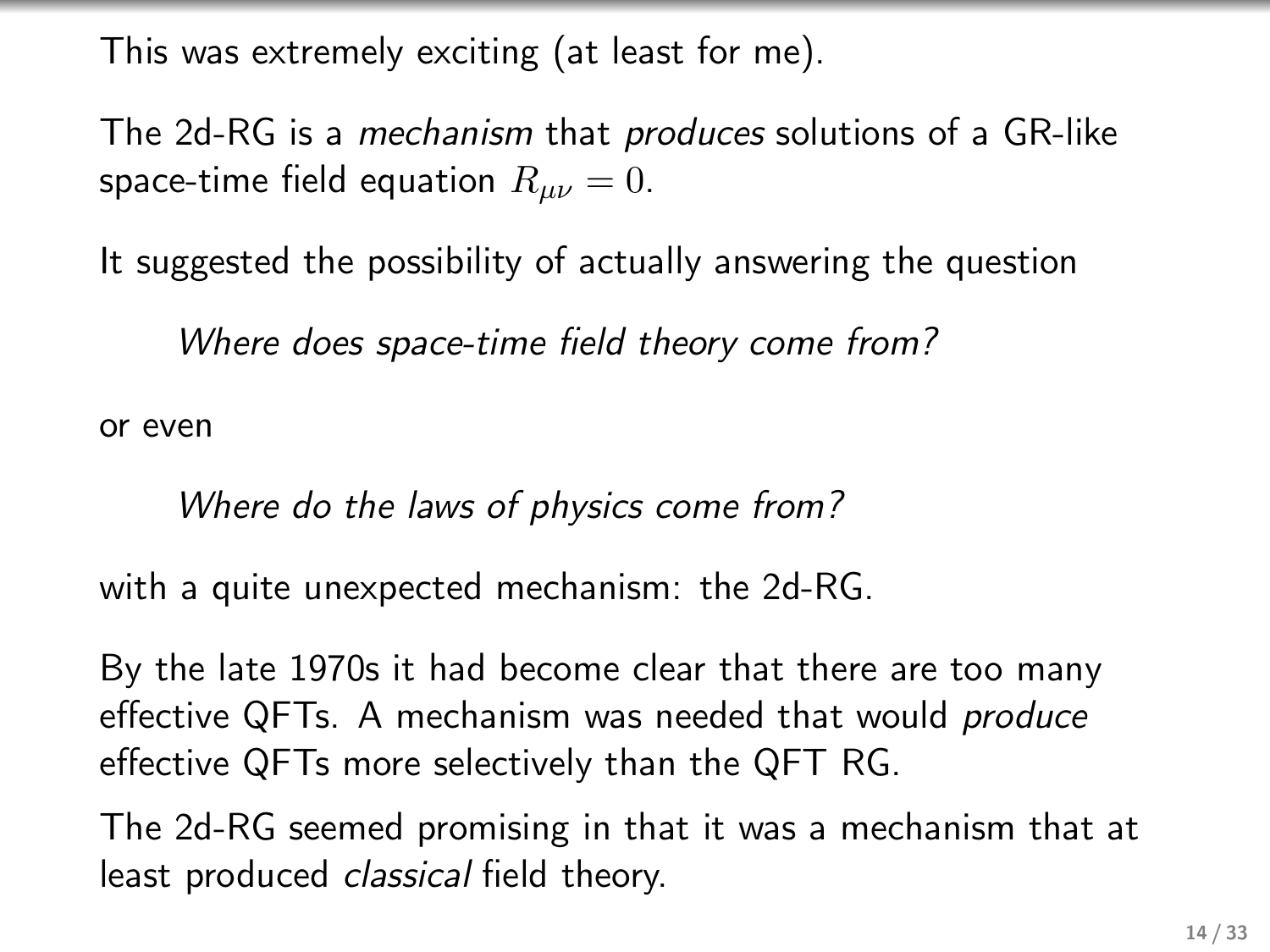### The 2d-RG incorporated into string theory (1981–85)

- The 2d-RG fixed point equation  $\beta = 0$  as consistency condition for the string S-matrix recipe (2d scale invariance)
- A string background as a 2d-NLM of the worldsheet with degrees of freedom  $X^{\mu}(z,\bar{z})$  etc. such that the 2d coupling constants are the space-time metric  $g_{\mu\nu}(X)$ plus non-abelian gauge fields, scalar fields, fermion fields, etc.
- The  $\beta = 0$  equation of this 2d-NLM (generalizing  $R_{\mu\nu} = 0$ ) as a semi-realistic classical field equation which includes GR and potentially the SM
- The string S-matrix at low momentum agrees with the S-matrix of the perturbative canonical quantization of the classical field equation  $\beta = 0$ .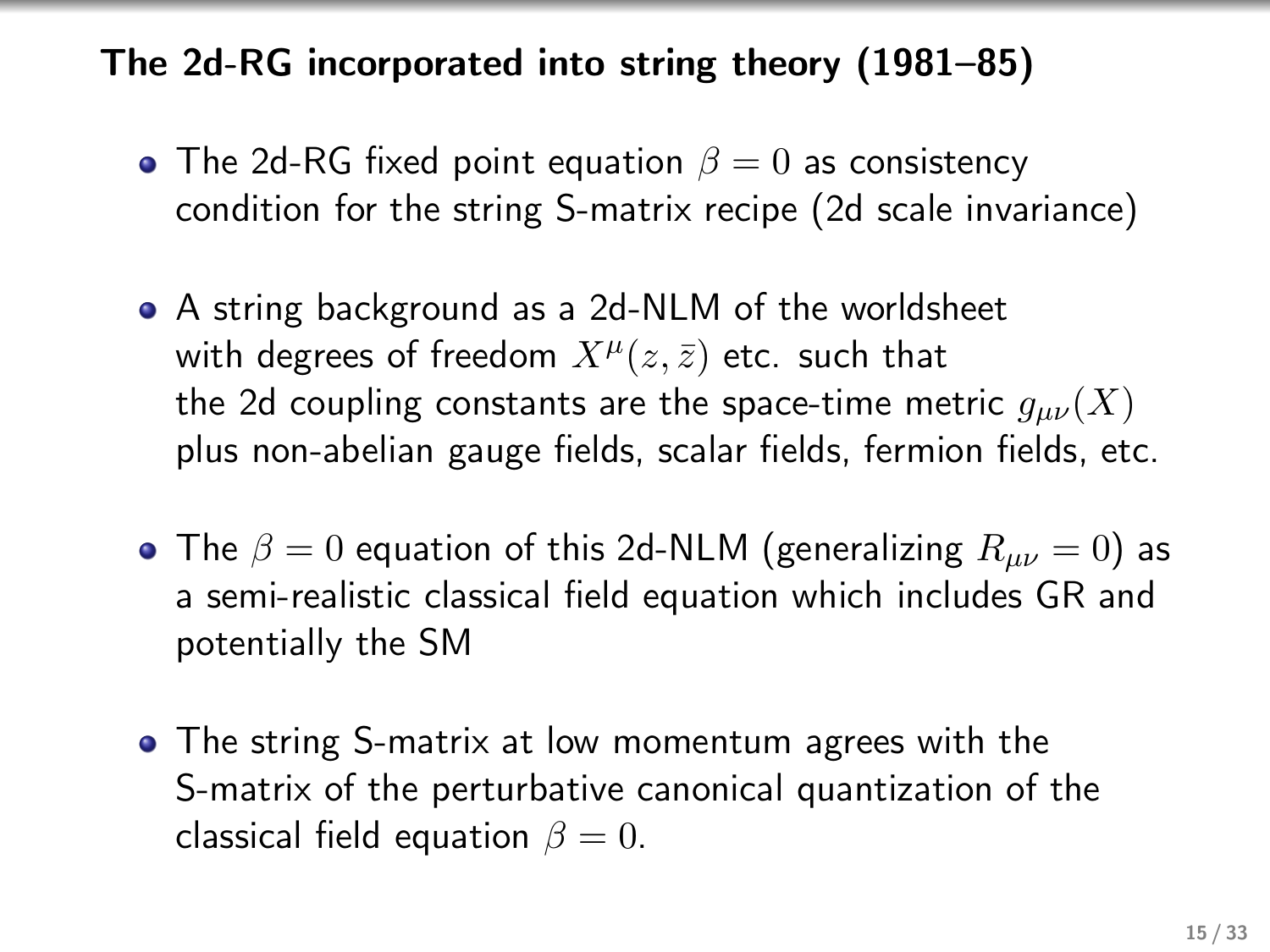### Questions (1987)

- 1.  $\beta = 0$  is a only consistency condition for the string recipe. How does the 2d-RG act in string theory as a mechanism?
- 2. Where does quantum field theory come from? What produces a functional integral over space-time fields?
- 3. What is the quantum string background, which should be given by a quantum state of a QFT? (as opposed to the classical string backgrounds given by classical fields solving  $R_{\mu\nu} = 0.$ )
- 4. What can produce an effective string S-matrix with IR cutoff in an effective quantum background described by an effective QFT with UV cutoff?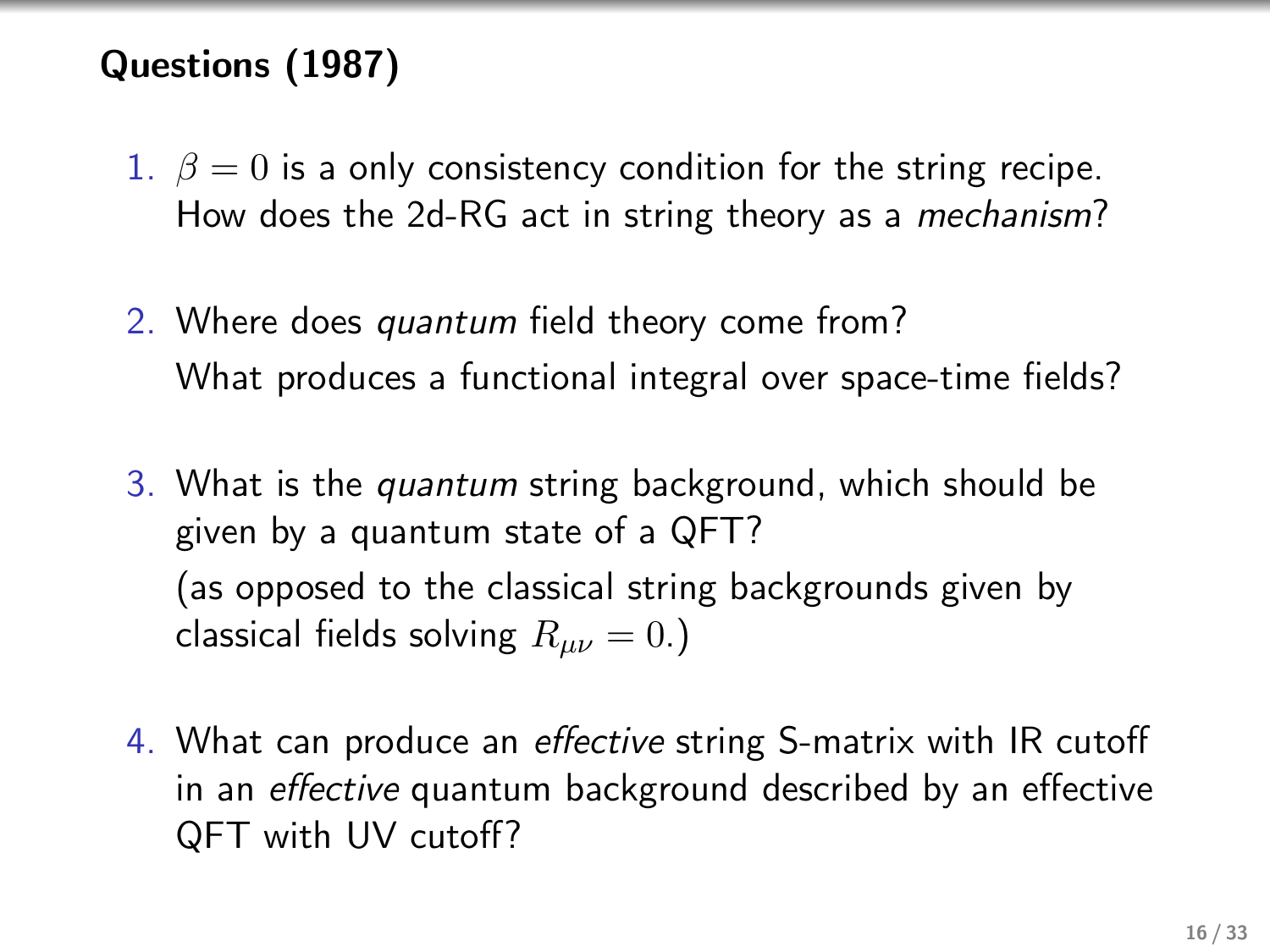These questions led in a direction that departed from the mainstream of string theory, which was then assuming some mathematical idealizations as truisms:

- 1. The string S-matrix as an asymptotic, idealized S-matrix without IR cutoff — a "theory of everything".
- 2. The string backgrounds as the backgrounds for such asymptotic string S-matrices: the solutions of  $\beta = 0$ , i.e., the Calabi-Yau manifolds ( $R_{\mu\nu} = 0$ ) and generalizations.
- 3. The assumption that the low momentum physics of string theory is the (supersymmetric) QFT that happens to have the same low momentum scattering amplitudes as the asymptotic string S-matrix.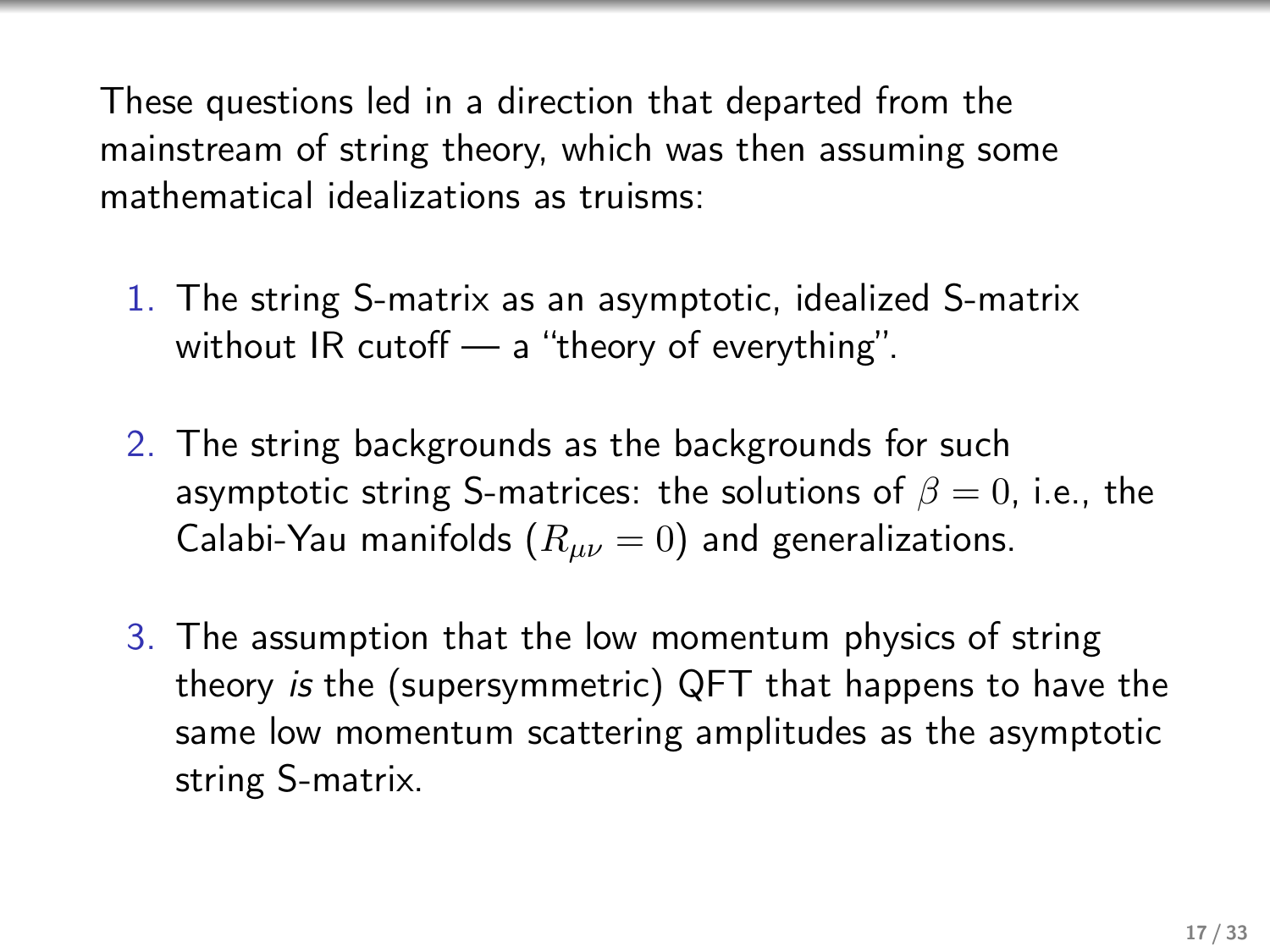#### The  $\lambda$ -model (1988-2002)

Consider a 2d-NLM of the string worldsheet, with

$$
\lambda^i = \text{the 2d coupling constants},
$$

$$
\phi_i(z,\bar{z}) = \text{the corresponding 2d scaling fields,}
$$

 $|\phi_i\rangle$  = the corresponding states on the circle.

The index  $i$  labels the modes of the space-time fields, e.g.,

$$
\phi_i(z,\bar{z}) = e^{ip_\mu(i)X^\mu} h_{\mu\nu}(i) \, \partial X^\mu \bar{\partial} X^\nu \qquad i \leftrightarrow p_\mu(i), h_{\mu\nu}(i)
$$

Inserting the perturbation

$$
e^{\int d^2z \; \lambda^i \phi_i(z,\bar{z})}
$$

makes  $\{\lambda^i\}$  a system of local coordinates on the space of 2d-QFTs.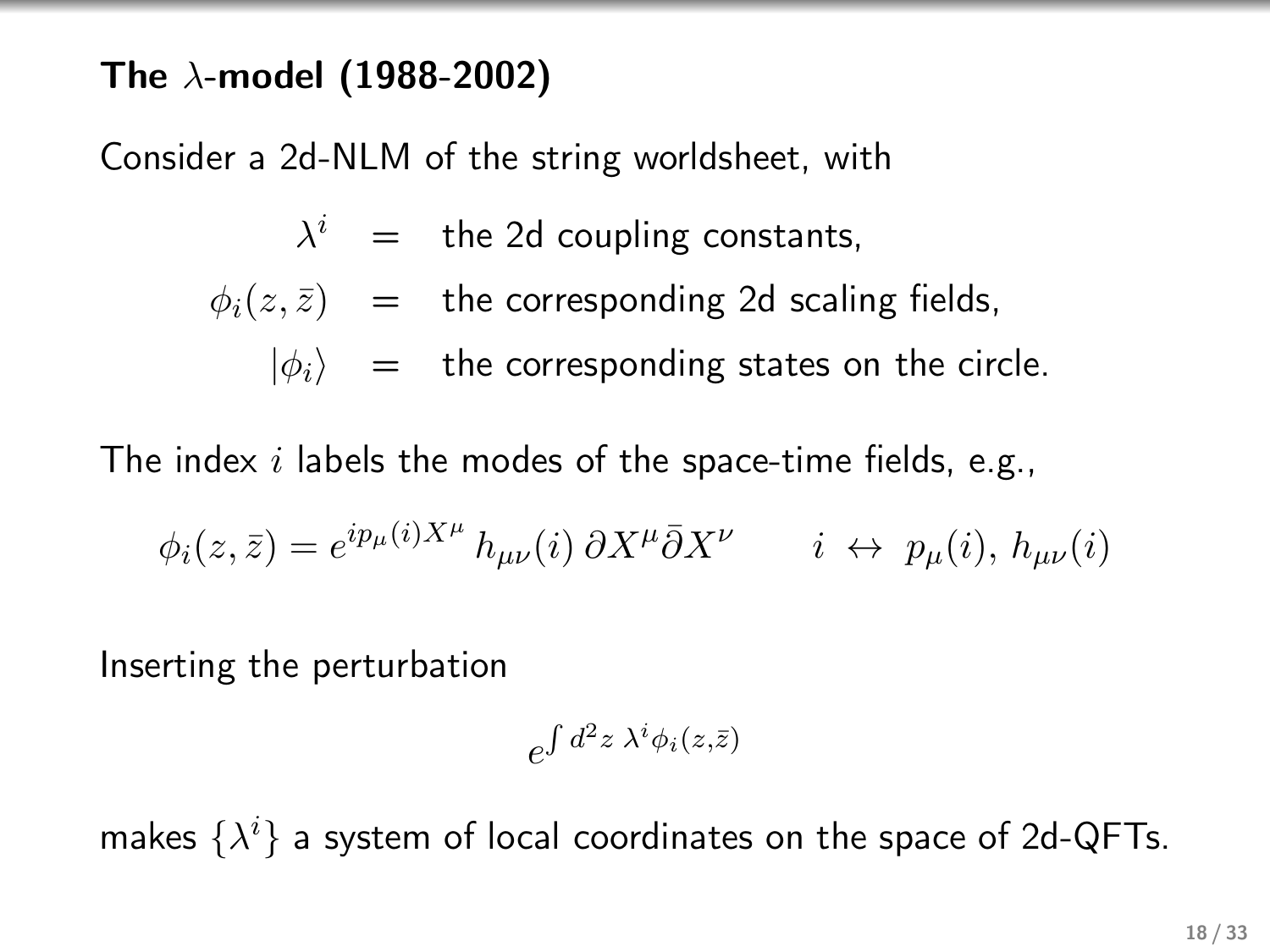The 2d scaling-dimensions and the 2d β-function are

$$
\dim(\phi_i) = 2 + \delta(i) \qquad \dim(\lambda^i) = -\delta(i) \qquad \dim(\lambda^i \phi_i) = 2
$$

$$
\beta^i(\lambda) = -\delta(i)\lambda^i + O(\lambda^2)
$$

where

$$
\delta(i) = p(i)^2
$$

The marginal couplings

$$
\dim(\lambda^i) = -\delta(i) = 0
$$

parametrize the  $\beta = 0$  submanifold of 2d-QFTs.

The 2d-RG drives the worldsheet towards the  $\beta = 0$  submanifold.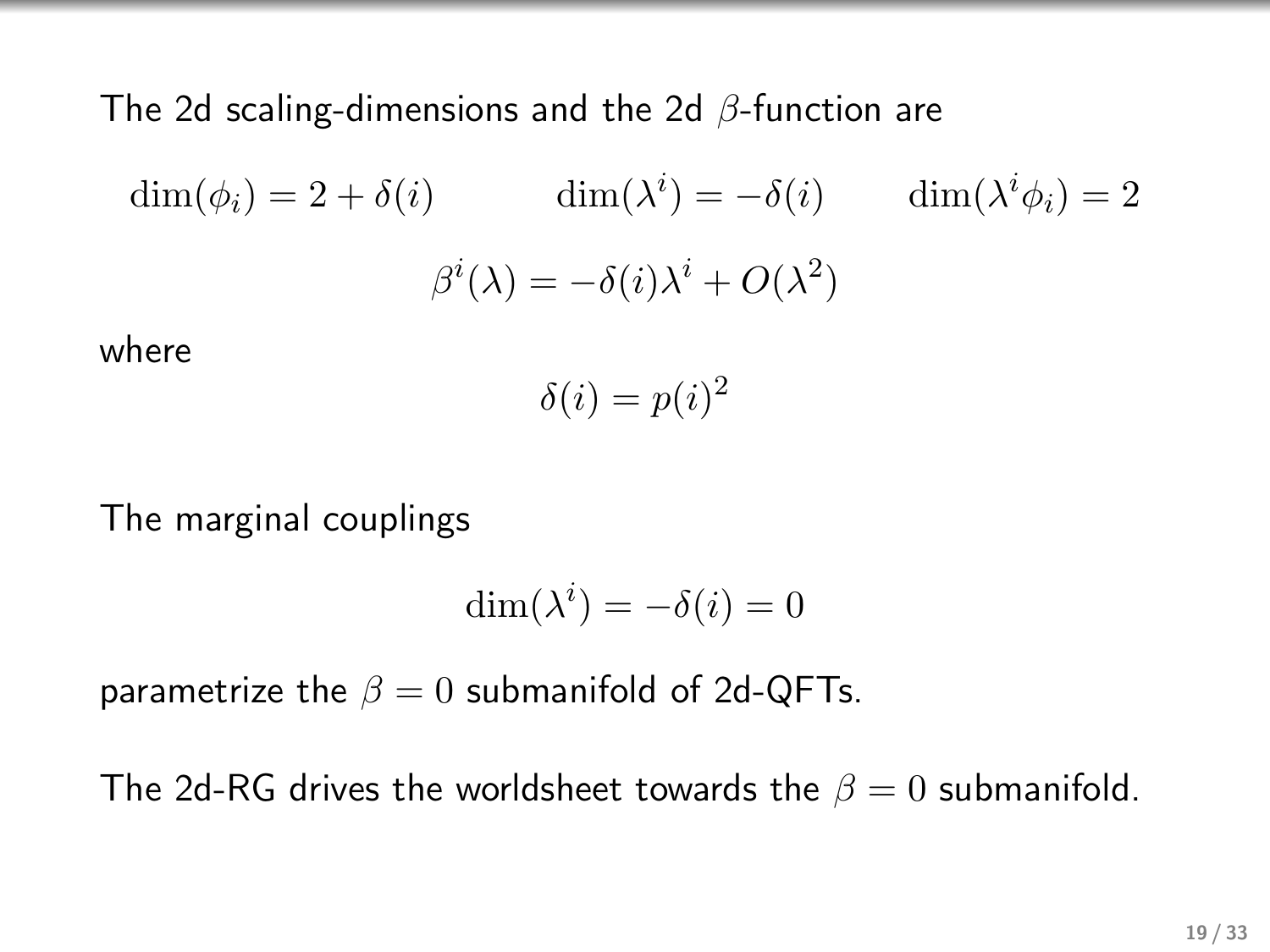$(ds)^2 = \mu^2 |dz|^2$  is the 2d metric.  $\quad \Lambda^{-1} \ll \mu^{-1}$  is a 2d UV cutoff.

The cutoff string propagator (the cutoff 2d-cylinder) is

$$
\int_{0}^{\ln(\Lambda/\mu)} d\tau \left(\sum_{i} |\phi_{i}\rangle e^{-\tau\delta(i)} \langle \phi_{i}|\right) = \sum_{i} |\phi_{i}\rangle \frac{1 - e^{-L^{2}\delta(i)}}{\delta(i)} \langle \phi_{i}|\right)
$$

where

$$
e^{-L^2 \delta(i)} = (\Lambda/\mu)^{-\delta(i)} \qquad L^2 = \ln(\Lambda/\mu)
$$

The only propagating modes are those satisfying

$$
\delta(i) > L^{-2} \qquad \text{which is} \quad p(i)^2 > L^{-2}
$$

So the 2d UV cutoff  $\Lambda^{-1}$  is an IR cutoff  $L$  on the string S-matrix.

An effective 2d-QFT with 2d UV cutoff  $\Lambda^{-1}$  gives an effective string S-matrix(L) with  $L^2 = \ln (\Lambda/\mu)$ .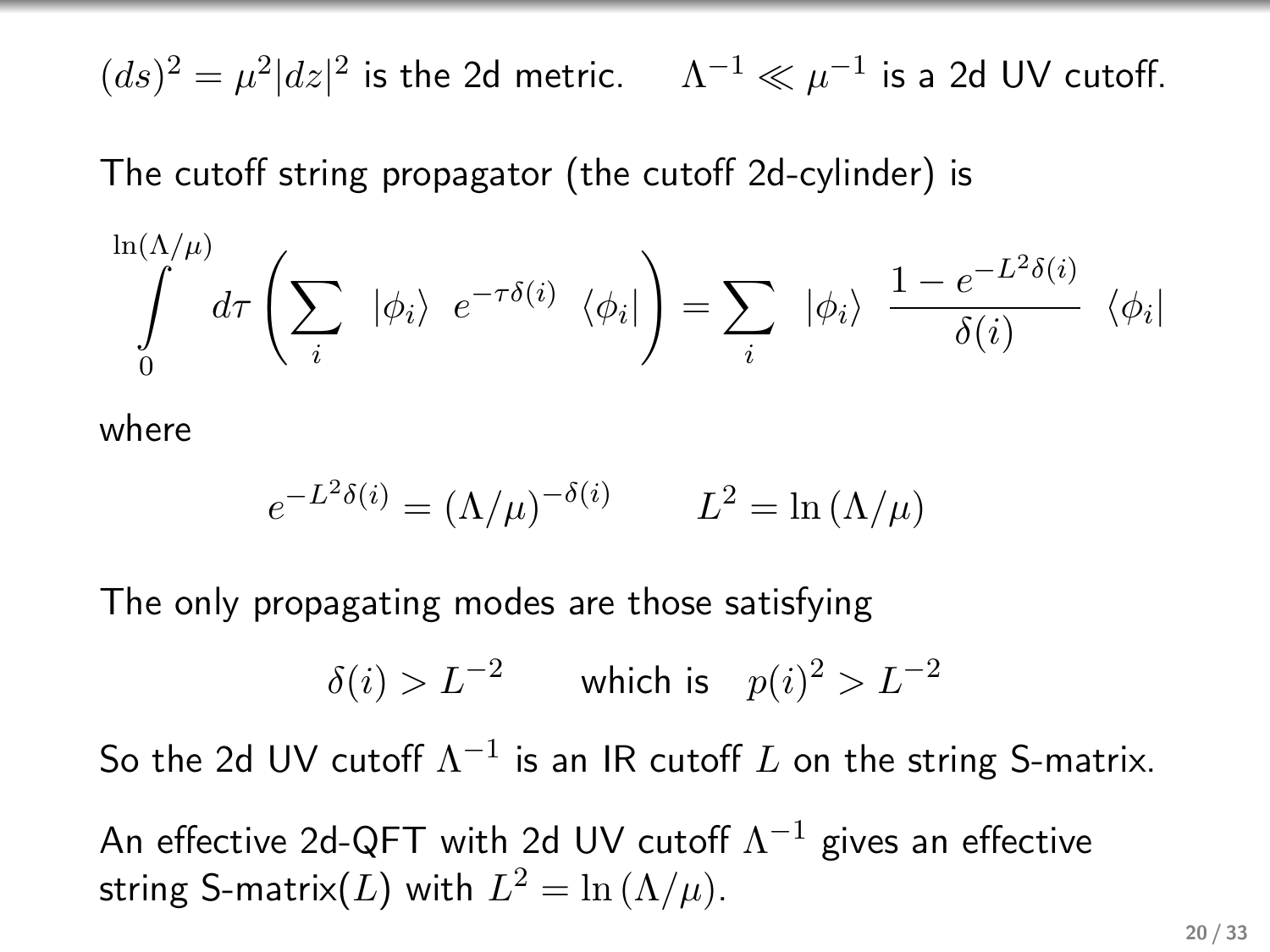What are the effective 2d coupling constants at 2d scale  $\Lambda^{-1}$ ?

The perturbation s at 2d scale  $\Lambda^{-1}$  are parametrized by microscopic coupling constants  $\lambda^i(\Lambda)$ .

Their effects are suppressed by the 2d-RG running from  $\Lambda^{-1}$  to  $\mu^{-1}$ 

$$
\lambda^{i}(\mu) = (\Lambda/\mu)^{-\delta(i)} \lambda^{i}(\Lambda) = e^{-L^{2}\delta(i)} \lambda^{i}(\Lambda) \qquad \dim(\lambda^{i}) = -\delta(i)
$$

If  $L^2\delta(i) > 1$  then  $\lambda^i(\Lambda)$  is effectively irrelevant.

The effectively marginal couplings at 2d scale  $\Lambda^{-1}$  are those that satisfy

$$
\delta(i) < L^{-2} \qquad \text{which is} \quad p(i)^2 < L^{-2}
$$

So there is a UV cutoff  $L$  on the modes of the space-time fields that describe the effective 2d-QFT.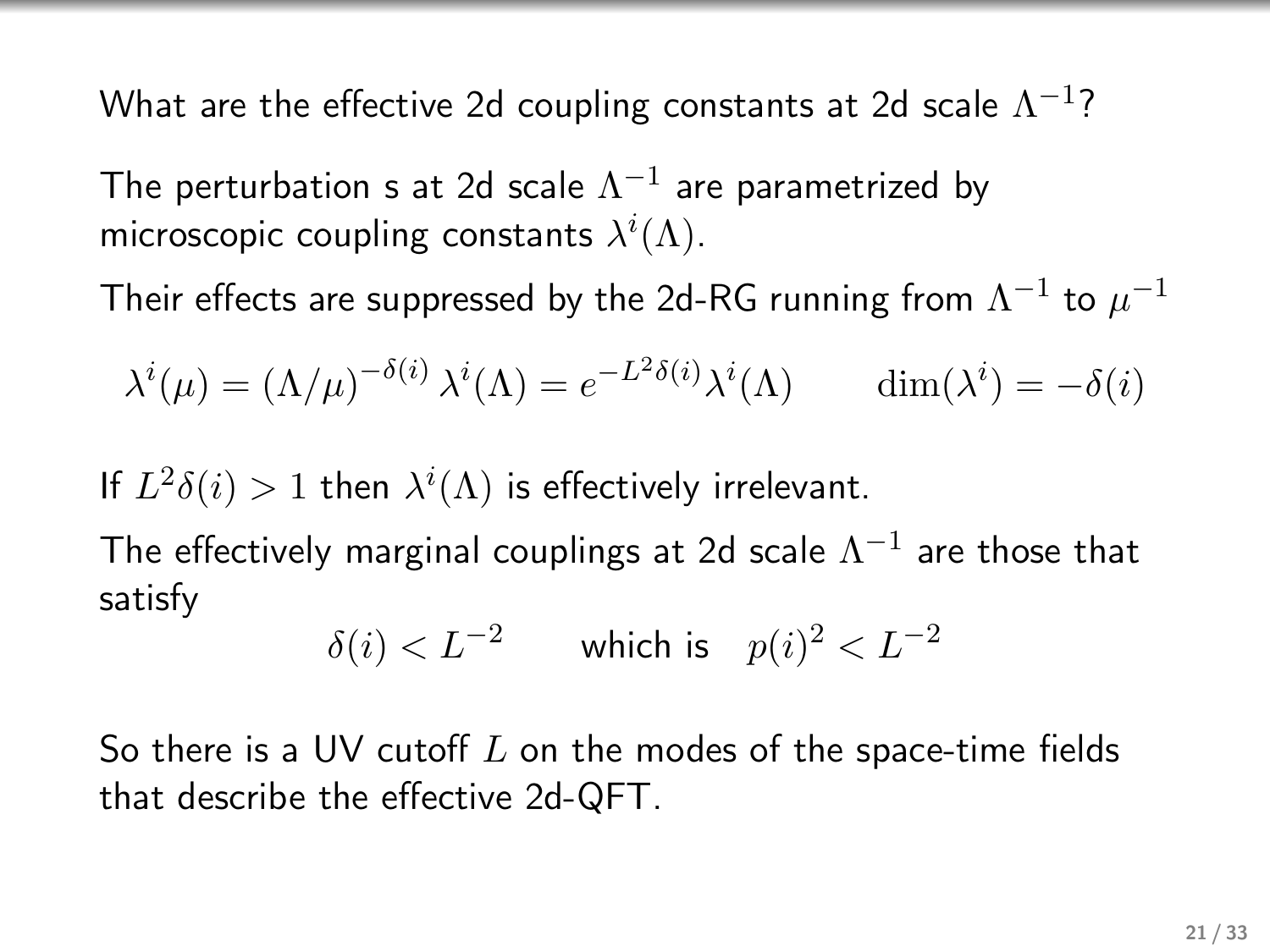Now let the  $\lambda^i$  vary on the worldsheet, becoming sources  $\lambda^i(z,\bar{z}).$ (Wait a bit for the rationale.)

Make the  $\lambda^i(z,\bar{z})$  fluctuate at 2d distances  $<\Lambda^{-1}$ , governed by the 2d-NLM

$$
\int \mathcal{D}\lambda \ e^{-\int d^2z \ g_{\rm str}^{-2}G_{ij}(\lambda)\partial \lambda^i \bar{\partial} \lambda^j} \ e^{\int d^2z \ \lambda^i(z,\bar{z})\phi_i(z,\bar{z})}
$$

where

- $G_{ij}(\lambda)$  = the natural metric on the manifold of 2d-QFTs
- $g_{\text{str}} =$  the string coupling constant
- $\lambda^i(z,\bar{z})\in\mathcal{M}=$  the target space  $=$  the manifold of classical string backgrounds  $=$  the manifold of worldsheet 2d-QFTs  $=$  the manifold of classical space-time fields.

This 2d-NLM is the  $\lambda$ -model.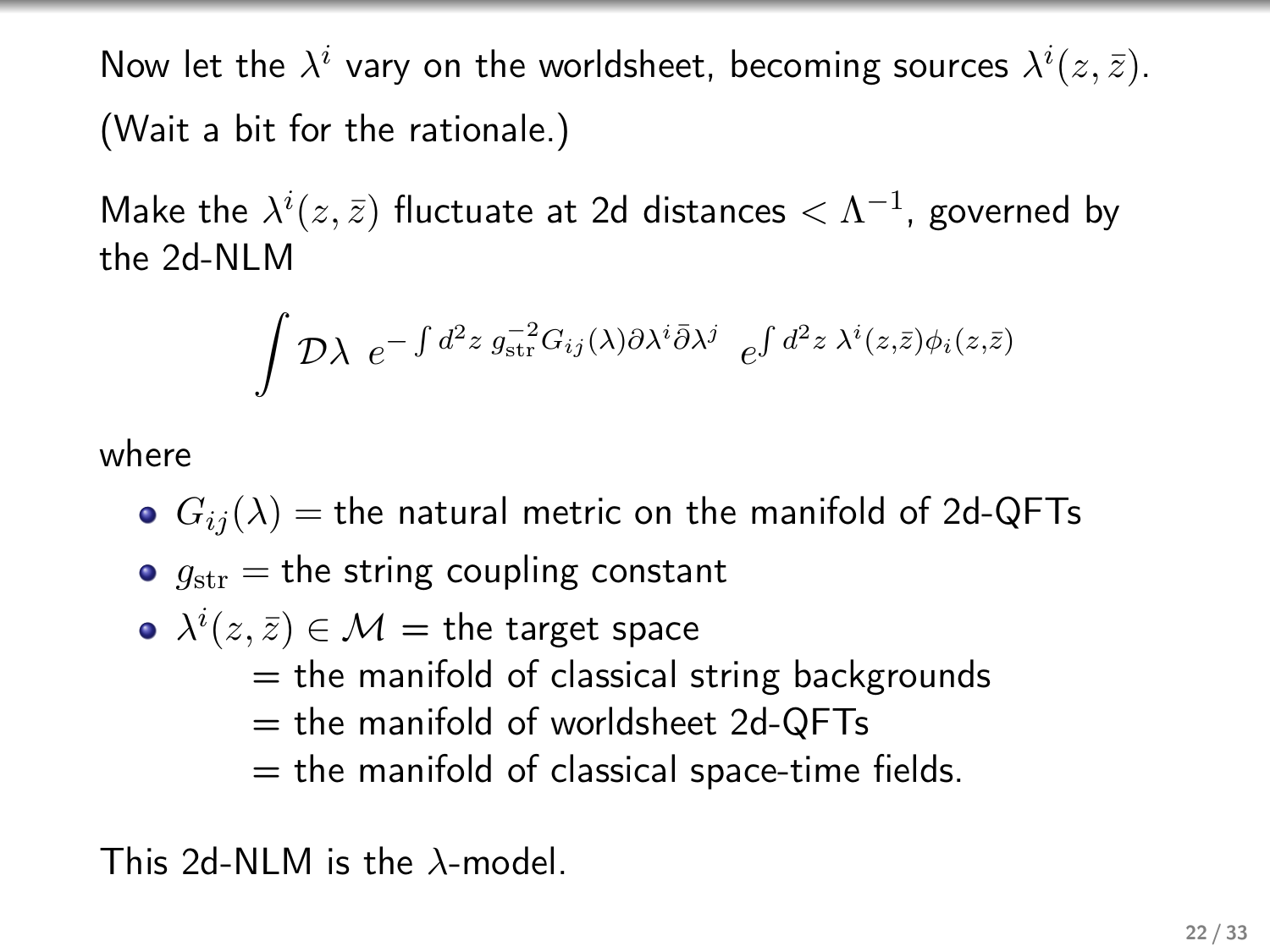on the 2d distance scale:



$$
L^2 = \ln(\Lambda/\mu) \gg 1
$$

The  $\lambda$ -fluctuations at 2d distances  $<\Lambda^{-1}$  produce an effective 2d-QFT with UV cutoff  $\Lambda^{-1}$ .

This effective 2d-QFT in turn gives an effective string S-matrix( $L$ ) with IR cutoff L.

The  $\lambda$ -model is designed precisely to implement the "S-matrix RG".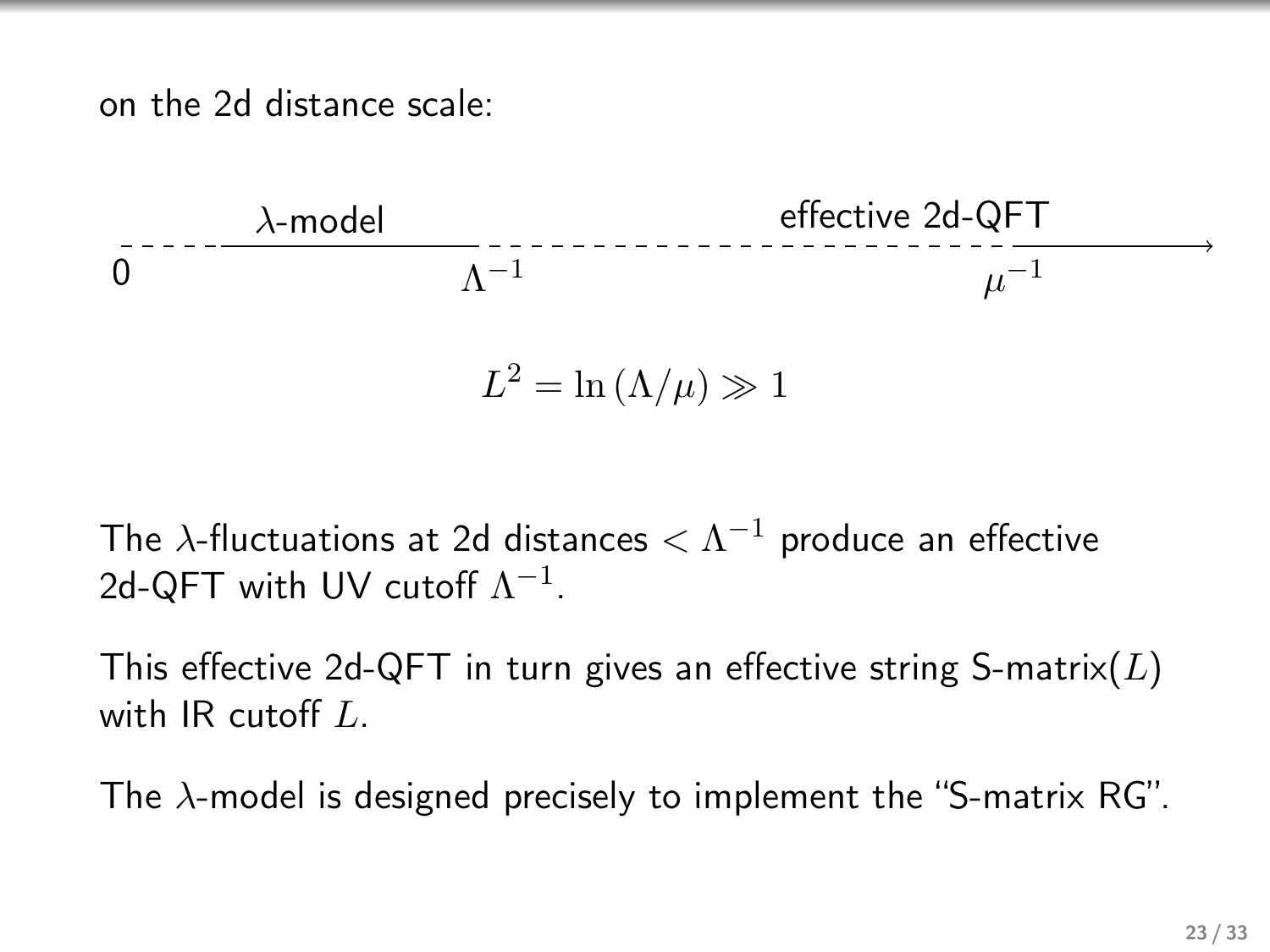The  $\lambda$ -fluctuations are designed precisely to replicate the froth of small handles.

Integrating out the  $\lambda$ -fluctuations at 2d scales from  $\Lambda'^{-1}$  to  $\Lambda^{-1}$ 

$$
\Lambda'^{-1} < \Lambda^{-1} \qquad L' > L
$$

takes the effective S-matrix $(L^{\prime})$  with the larger IR cutoff  $L^{\prime}$  to the effective S-matrix( $L$ ) with the smaller IR cutoff  $L$ 

$$
\text{S-matrix}(L') \supset \text{S-matrix}(L)
$$

by, in effect, integrating out the froth of small handles at 2d scales between  $\Lambda'^{-1}$  and  $\Lambda^{-1}$ , thereby integrating out the string modes with  $p(i)^2$  from  $L^{\prime -2}$  up to  $L^{-2}.$ 

(The basic calculation is shown in the Appendix.)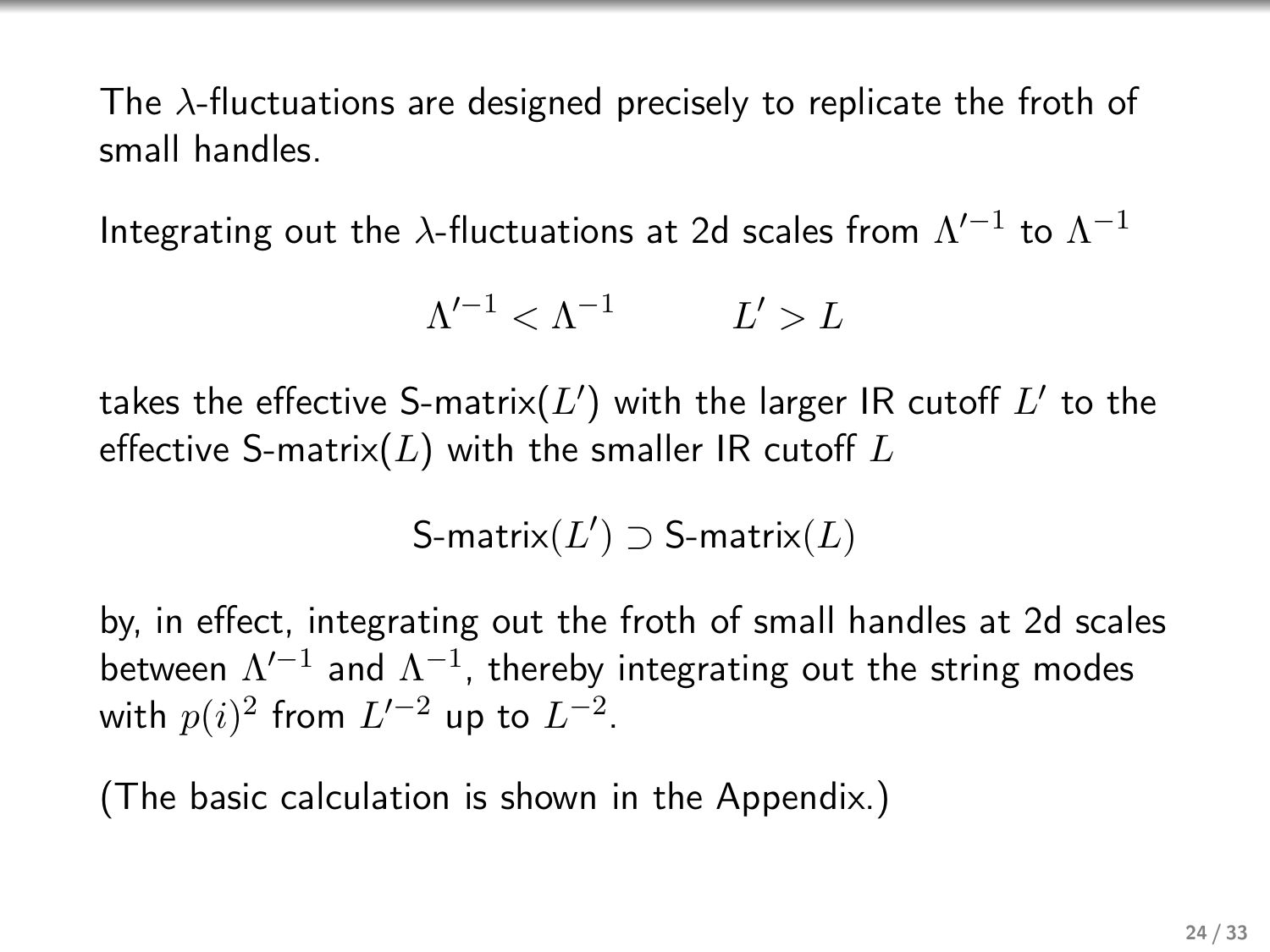The  $\lambda$ -model (like any 2d-NLM) is specified by two pieces of data

- the metric  $g_{\text{str}}^{-2}G_{ij}(\lambda)$  on the target manifold
- a measure  $d\lambda \rho(\lambda)$  on the target manifold M which gives the functional volume element

$$
\int \mathcal{D}\lambda = \prod_{(z,\bar{z})} \int_{\mathcal{M}} d\lambda(z,\bar{z}) \,\rho(\lambda(z,\bar{z}))
$$

 $d\lambda \rho(\lambda)$  is called the a priori measure.

At 2d scale  $\Lambda^{-1}$ , a point  $(z, \bar{z})$  represents a 2d block  $\Lambda^{-1} \times \Lambda^{-1}$ . The measure  $d\lambda \rho(\lambda)$  summarizes the fluctuations inside a block.

 $d\lambda \rho(\lambda)$  evolves under the 2d-RG, diffusing in the target manifold M due to the  $\lambda$ -fluctuations. At the same time, it is driven by the beta-function  $\beta^i(\lambda)$  because the  $\lambda^i$  are not exactly marginal, they flow with the 2d scale  $\Lambda^{-1}$  towards the  $\beta=0$  submanifold.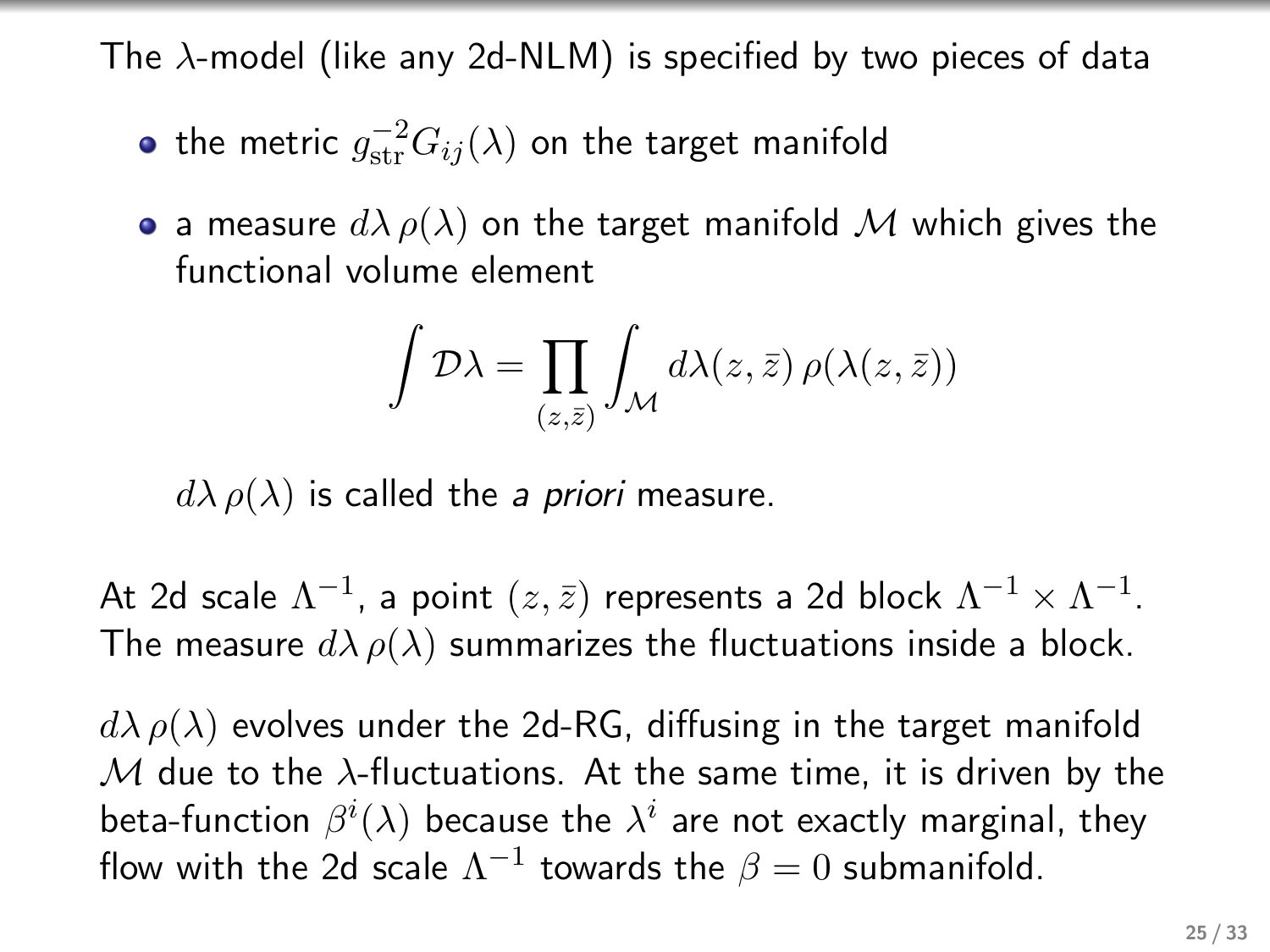$d\lambda \rho(\lambda)$  evolves by the driven diffusion equation

$$
\Lambda \frac{\partial}{\partial \Lambda} \rho(\lambda) = \nabla_i \left( g_{\rm str}^2 G^{ij} \partial_j + \beta^i \right) \rho(\lambda)
$$

(taking  $d\lambda$  to be the metric volume element on  $\mathcal{M}$ ).

 $d\lambda\,\rho(\lambda)$  at scale  $\Lambda^{-1}$  is produced by integrating out the  $\lambda$ -fluctuations from 2d distance  $\sim 0$  up to  $\Lambda^{-1}$ , driving it to the equilibrium measure

$$
d\lambda \, \rho(\lambda) \to d\lambda \, \, e^{-\frac{1}{g_{\rm str}^2} S(\lambda)} \qquad \text{where} \quad \beta^i = G^{ij} \partial_j S
$$

Recall that the  $\lambda^i$  are the spacetime field modes with UV cutoff  $L.$ So  $d\lambda \rho(\lambda)$  is the functional integral of an effective QFT(L) with classical action  $\frac{1}{g_{\rm str}^2}S(\lambda)$ .

Thus the  $\lambda$ -model *produces* a QFT(L) at every  $L \gg 1$ .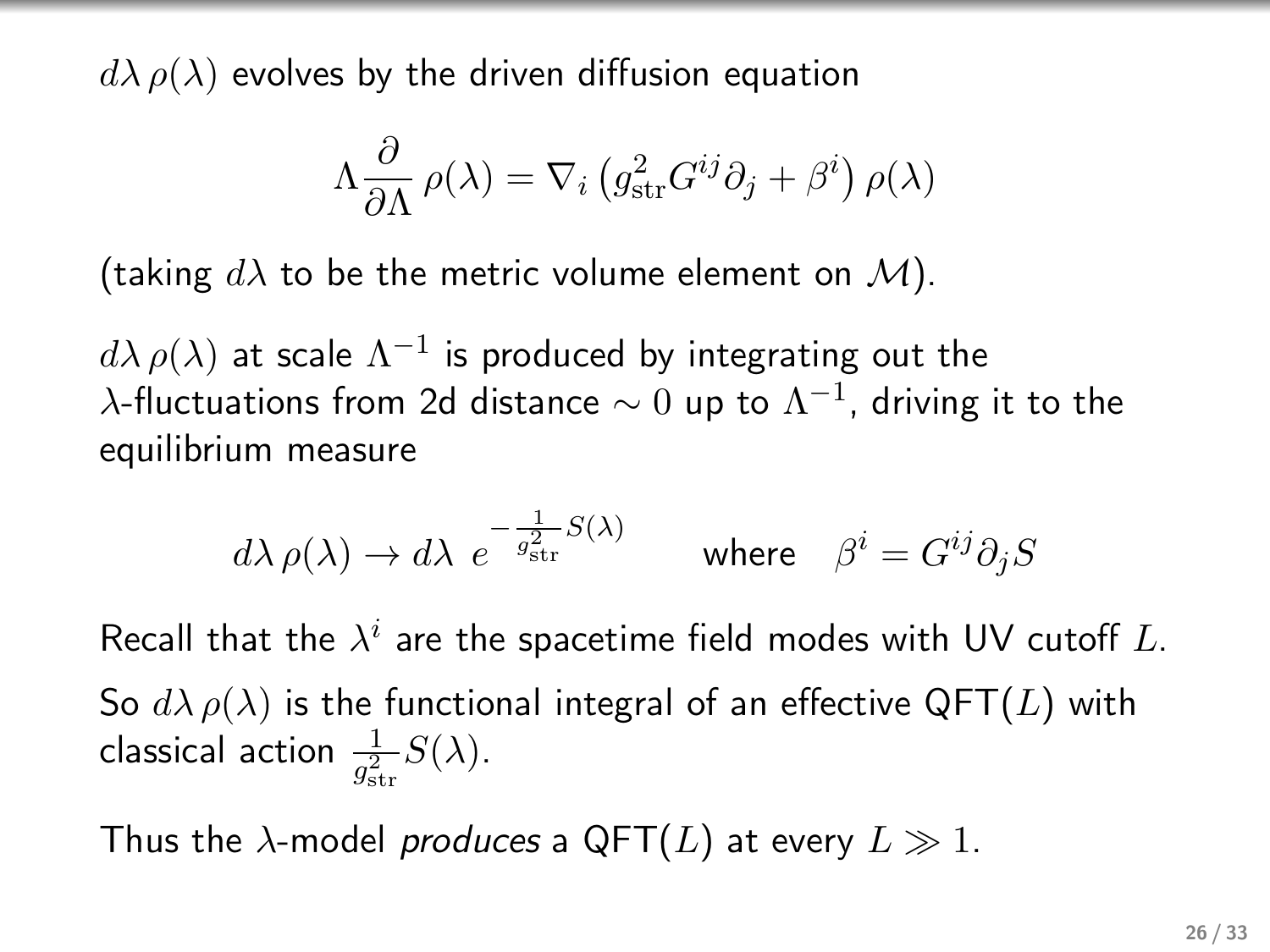The consistency conditions are satisfied:

S-matrix $(L) \supset$  S-matrix $(L')$  for  $L > L'$  by design of the  $\lambda$ -model.

 $\mathsf{QFT}(L')\supset\mathsf{QFT}(L)$  via the  $\mathsf{QFT}$  RG because of the 2d RG — the decoupling of irrelevant operators.

S-matrix(L) and QFT(L) agree on amplitudes at scale  $\sim L$ because the scattering amplitudes of S-matrix( $L$ ) near the IR cutoff  $L$  are given by the 2d correlation functions near the 2d UV cutoff  $\Lambda^{-1}$ , which are determined by the *a priori* measure  $d\lambda\,\rho(\lambda)$ which is  $QFT(L)$ .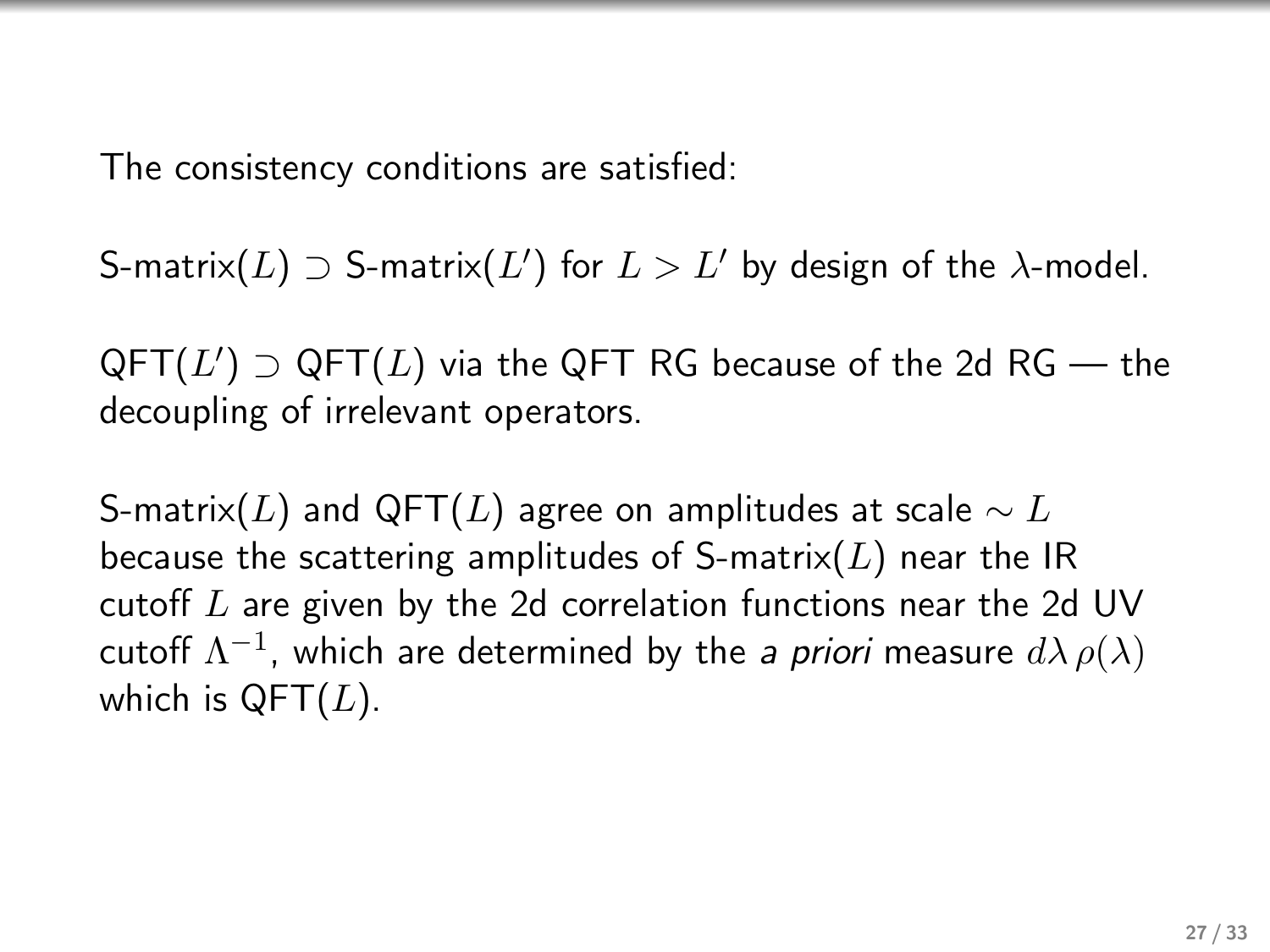The  $\lambda$ -model is a nonperturbative 2d-NLM, with possibilities of nonperturbative semi-classical effects:

- winding modes associated to  $\pi_1$  of the target manifold M
- 2d instantons associated to  $\pi_2(\mathcal{M})$

where  $M =$  the manifold of space-time fields

 $\pi_k(\text{the manifold of }SU(N)$  gauge fields in  $\mathbb{R}^4) = \pi_{k+3}(SU(N))$ 

So there are winding modes  $(k = 1)$  when  $\pi_4(SU(N)) \neq 0$ 

$$
\pi_4(SU(2))=\mathbb{Z}_2
$$

and there are 2d instantons  $(k = 2)$  when  $\pi_5(SU(N)) \neq 0$ 

$$
\pi_5(SU(2)) = \mathbb{Z}_2 \qquad \pi_5(SU(3)) = \mathbb{Z}
$$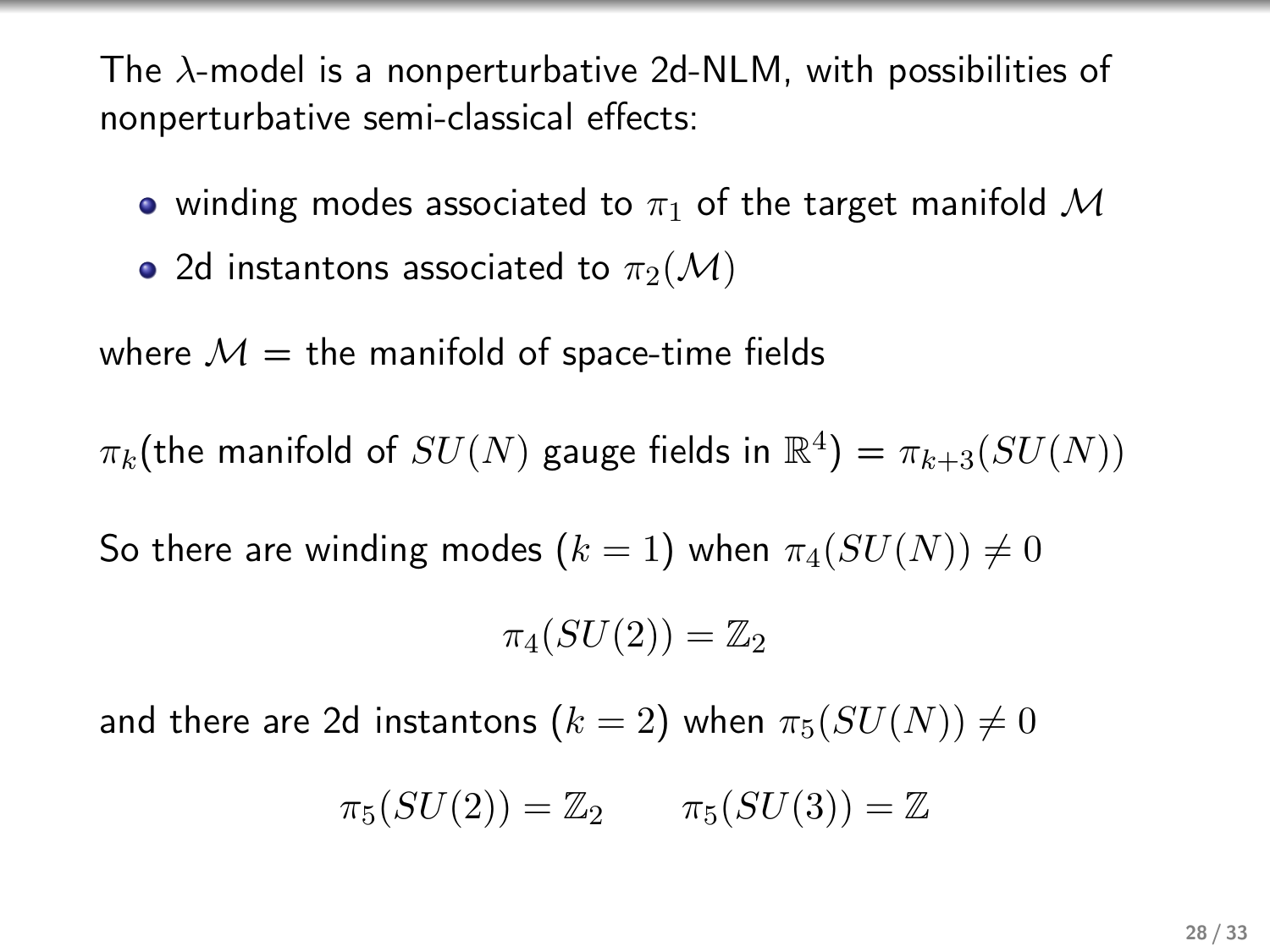The winding modes for  $SU(2)$  and the 2d-instantons for  $SU(2)$ and  $SU(3)$  offer possibilities of conditional predictions.

If the  $\lambda$ -model produces SM+GR then it also produces

- non-canonical degrees of freedom from the  $\mathbb{Z}_2$  winding mode in the manifold of  $SU(2)$  gauge fields on  $\mathbb{R}^4$
- non-canonical interactions from the 2d instanton in the manifold of  $SU(2)$  gauge fields and the 2d instantons in the manifold of  $SU(3)$  gauge fields on  $\mathbb{R}^4$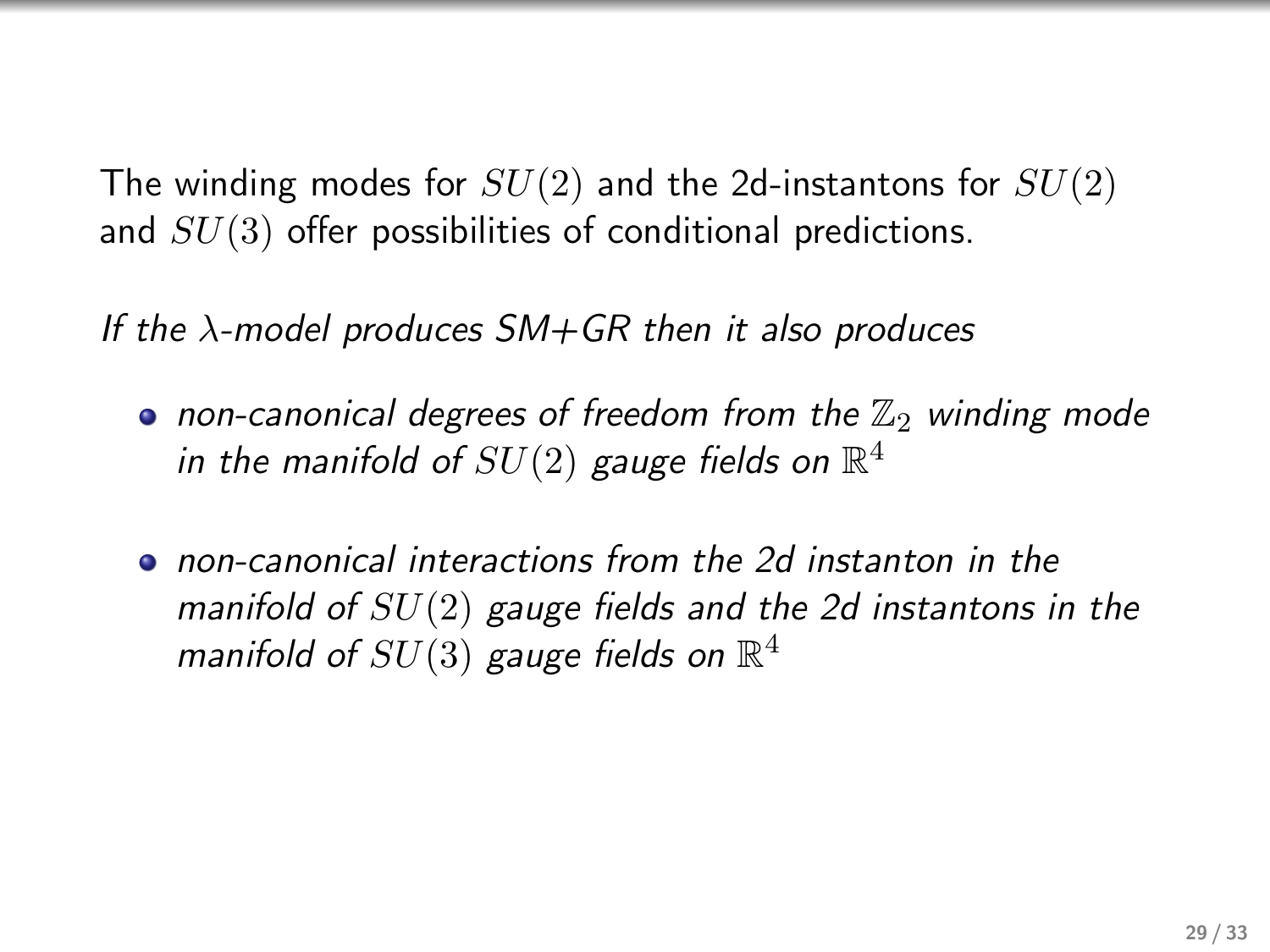### $\mathbb{Z}_2$  winding mode in the manifold of  $SU(2)$  gauge fields on  $\mathbb{R}^4$

Let  $A(x_+, x_-, u)$  be a zero-size instanton at  $x_+$  and a zero-size anti-instanton at  $x_$  with relative orientation  $u \in SU(2)/\mathbb{Z}_2$ .

$$
\mathcal{L}(x) = \frac{1}{8\pi} \text{tr} \left( F_{\mu\nu}(x) F^{\mu\nu}(x) \right) = \delta^4(x - x_+) + \delta^4(x - x_-)
$$

$$
\mathcal{L}^{\text{top}}(x) = \frac{1}{8\pi} \text{tr} \left( F_{\mu\nu}(x) * F^{\mu\nu}(x) \right) = \delta^4(x - x_+) - \delta^4(x - x_-)
$$

The winding mode representing the nontrivial element in  $\pi_1 = \mathbb{Z}_2$ is the nontrivial closed geodesic loop in  $SU(2)/\mathbb{Z}_2$ 

$$
\theta \mapsto A(x_+, x_-, u(\theta))
$$
  $u(0) = 1$   $u(2\pi) = -1$ 

This loop in  $M$  has zero length, so the winding mode will be a 2d field of scaling dimension  $= 0 +$  quantum corrections, so it has a chance of participating in the a priori measure which is the space-time QFT.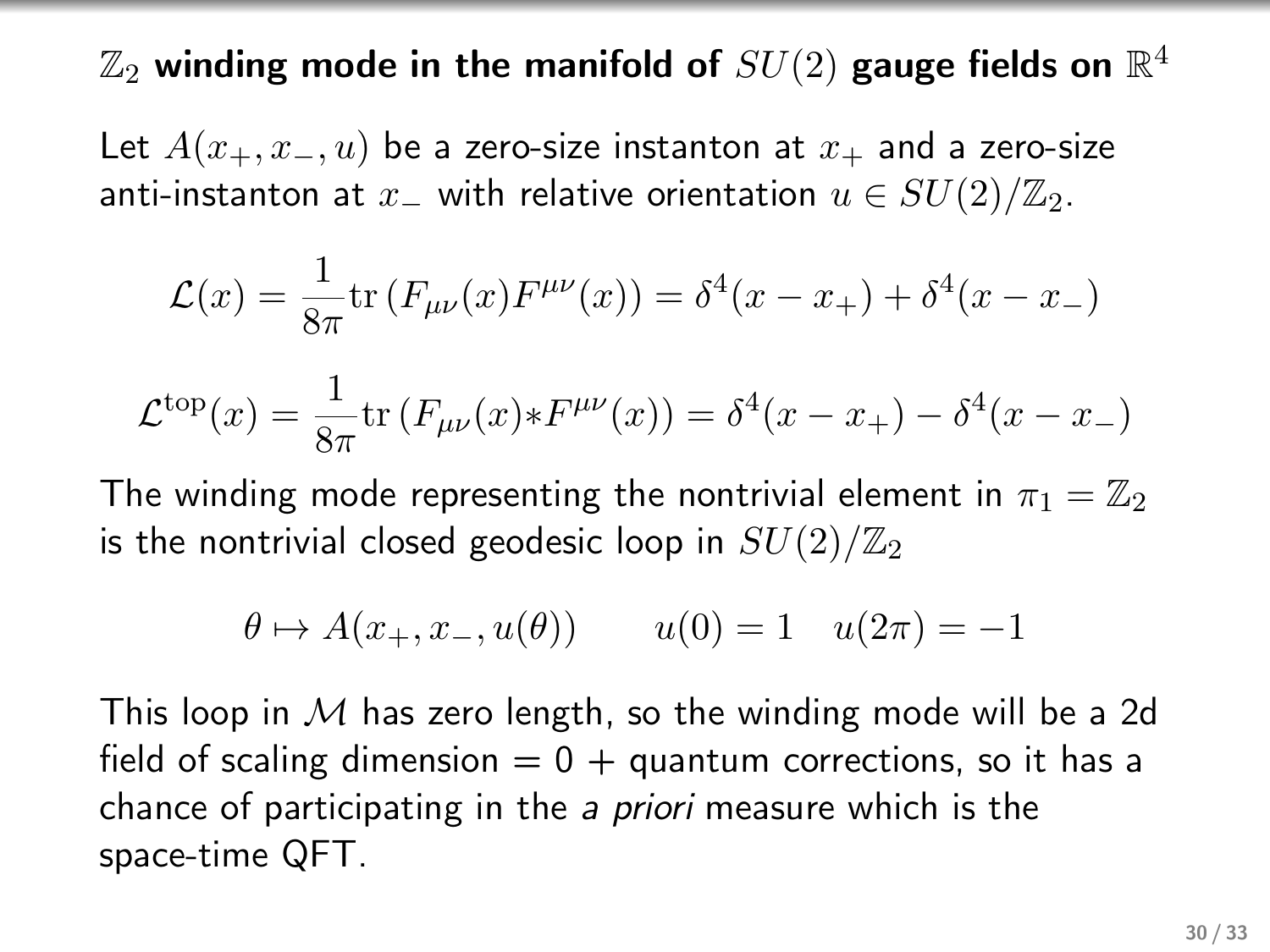The  $\mathbb{Z}_2$  winding mode is *bi-local* in space-time, depending on the two space-time points  $x_+$ ,  $x_-$ .

The 2d instantons for  $SU(2)$  and  $SU(3)$  gauge fields are nontrivial 2-spheres in slightly more complicated configurations of zero-sized instantons and anti-instantons.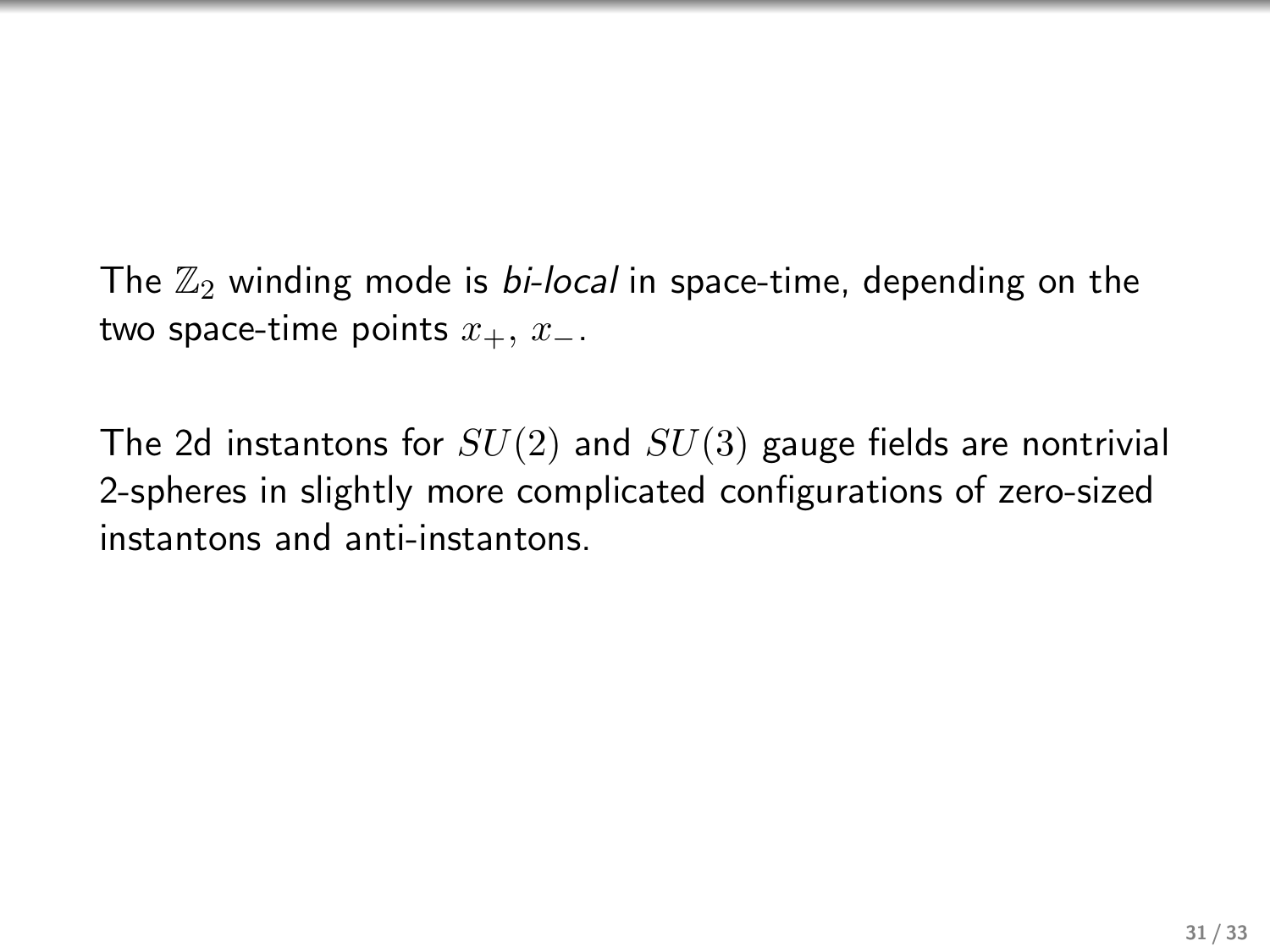To do:

A huge amount of foundational technical work is still to be done.

More urgent is to find out if the  $\lambda$ -model can in fact make conditional predictions of observable non-canonical effects in  $SU(2)$  and  $SU(3)$  gauge theory in 4 dimensions.

- 1. Figure out how to calculate semi-classical corrections to the a priori measure of a 2d-NLM coming from winding modes and 2d instantons.
- 2. Calculate the corrections to the canonical SM
	- from the bi-local winding mode in the manifold of  $SU(2)$ gauge fields.
	- from the multi-local 2d instantons in the manifolds of  $SU(2)$ and  $SU(3)$  gauge fields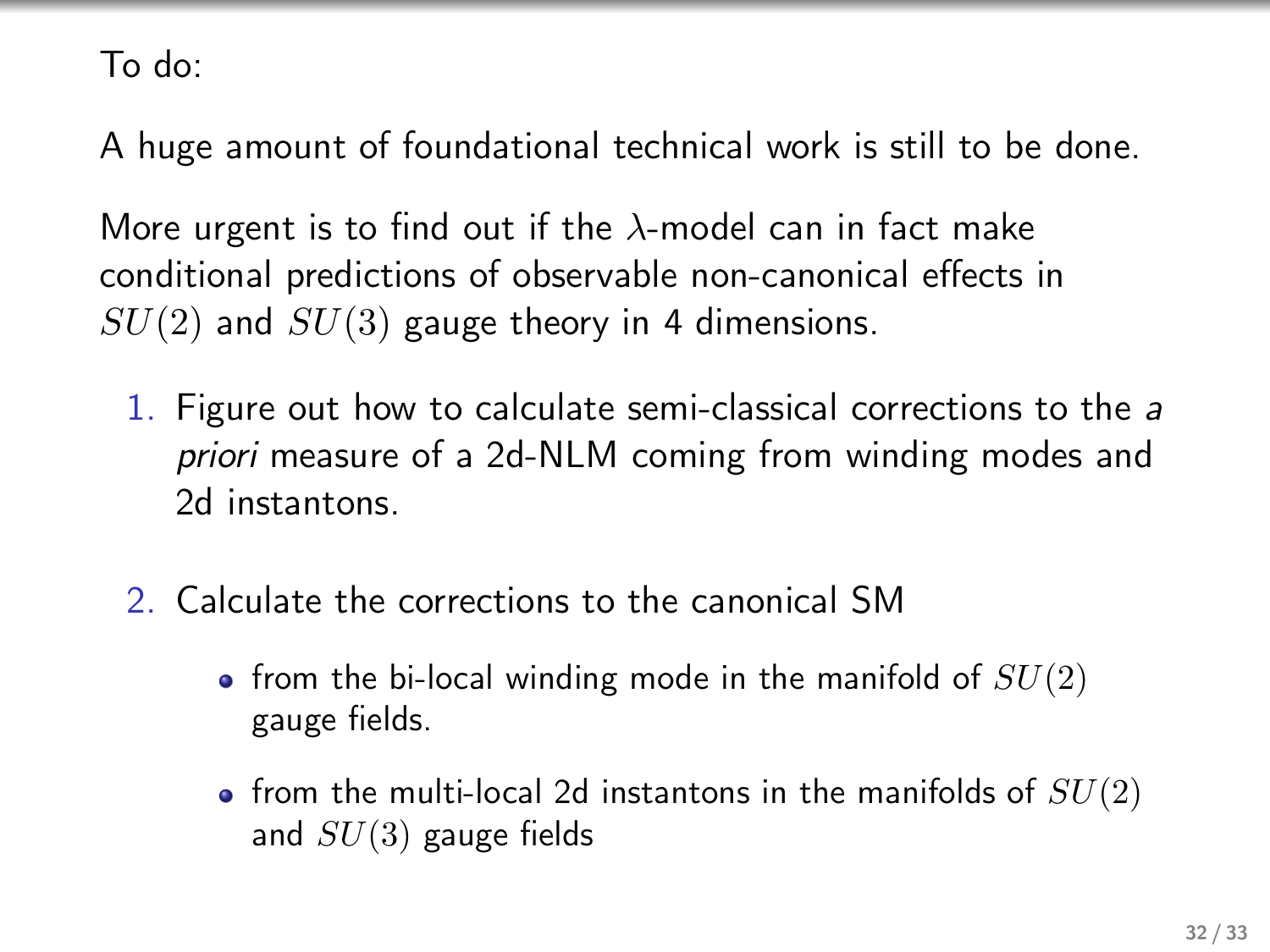Especially tantalizing is the top-down construction of  $QFT(L)$ .

The  $\lambda$ -model operates from 2d distance  $\sim 0$  up to  $\Lambda^{-1}.$ 

Recall that  $L^2 = \ln (\Lambda/\mu)$ .

So the  $\lambda$ -model builds QFT(L) from space-time distance  $\sim \infty$ down to  $L$ .

Unnaturalness could be natural in  $QFT(L)$ .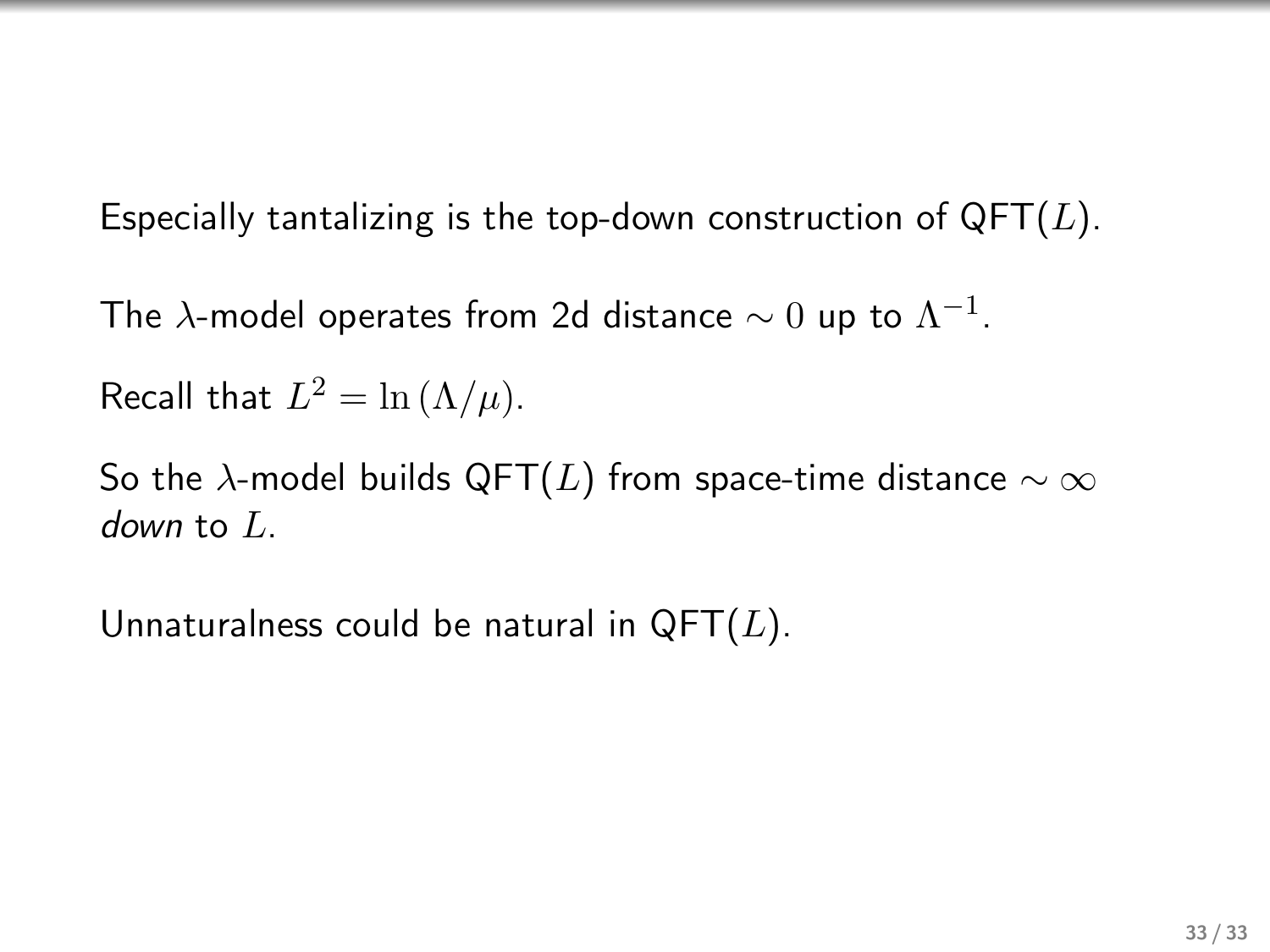### Appendix

- The  $\lambda$ -model as S-matrix RG (the basic calculation)
- Some philosophy
- Some motivations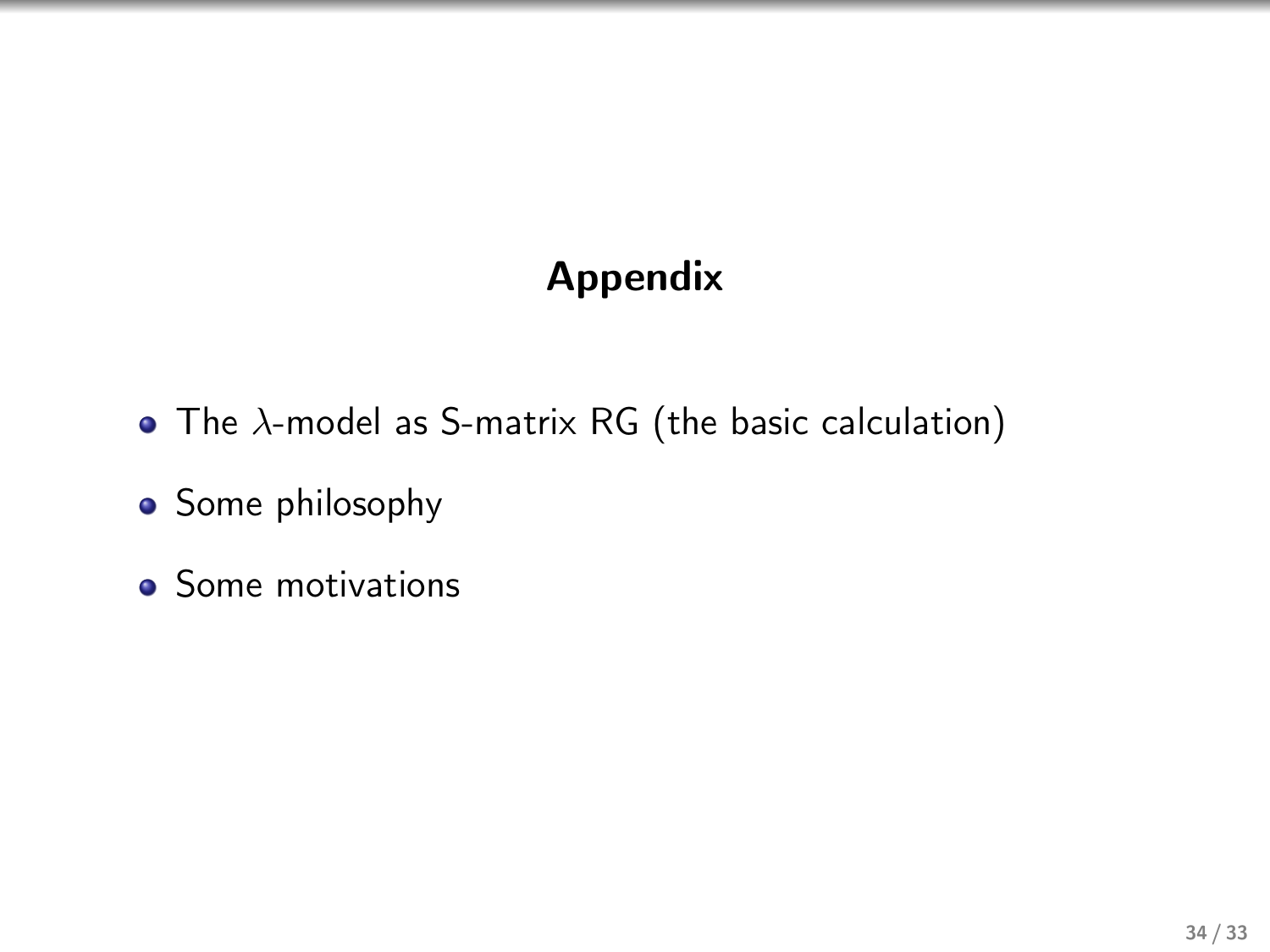# The  $\lambda$ -model as S-matrix RG (the basic calculation)

Calculate the cutoff integral over the moduli of a small handle.

Make a small handle by identifying the boundaries of two holes of radius r around nearby points  $z_1, z_2$  in the worldsheet.

$$
(z-z1)(z-z2) = q = r2ei\theta
$$

Integrate over the moduli  $z_1, z_2, q$ , summing over states on the boundaries (the  $\theta$  integral projecting on the spin-0 states).

$$
\int d^2 z_1 \int d^2 z_2 \int_{\Lambda^{-1}}^{\frac{1}{2}|z_1 - z_2|} \frac{dr}{r}
$$

$$
\sum_{i_1, i_2} r^{-\delta(i_1)} \phi_{i_1}(z_1, \bar{z}_1) G^{i_1 i_2} r^{-\delta(i_2)} \phi_{i_2}(z_2, \bar{z}_2)
$$

The cutoff-dependence comes from the approximately marginal fields, the  $\phi_i$  with  $\delta(i) \sim 0$ .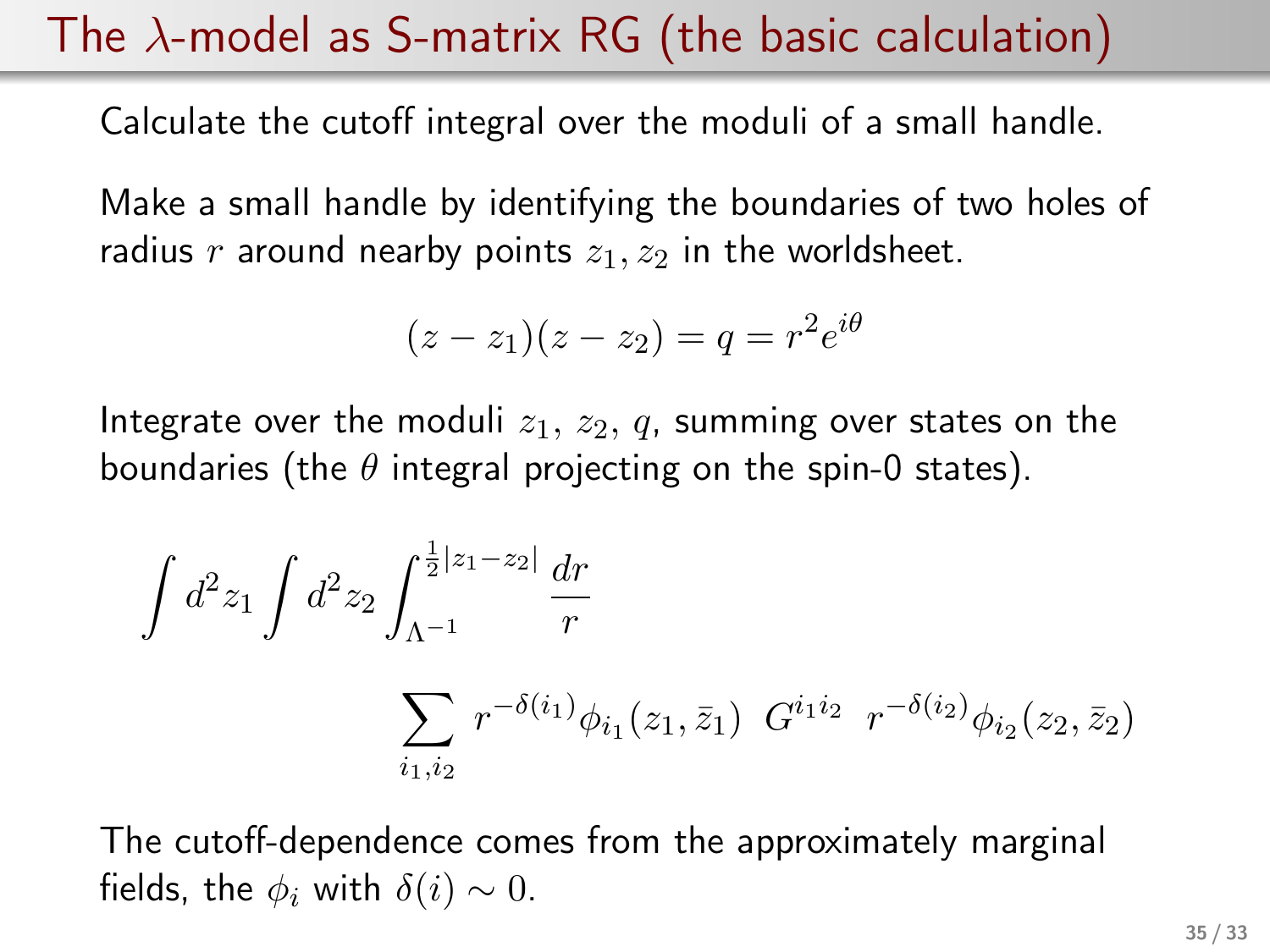$$
\int d^2 z_1 \int d^2 z_2 \, \ln \left( \Lambda |z_1 - z_2| \right) G^{i_1 i_2} \, \phi_{i_1}(z_1, \bar{z}_1) \, \phi_{i_2}(z_2, \bar{z}_2)
$$

Cancel the small handle with the  $\lambda$ -model 2-point function

$$
\int d^2 z_1 \int d^2 z_2 \, \langle \, \lambda^{i_1}(z_1,\bar z_1) \; \lambda^{i_2}(z_2,\bar z_2) \, \rangle \phi_{i_1}(z_1,\bar z_1) \; \phi_{i_2}(z_2,\bar z_2)
$$

This works to first order in the sum over handles in any classical background  $\lambda$ , therefore the full interacting 2d-NLM with target metric  $G_{ij}(\lambda)$  removes the cutoff dependence to all orders, therefore replicates exactly the sum over small handles.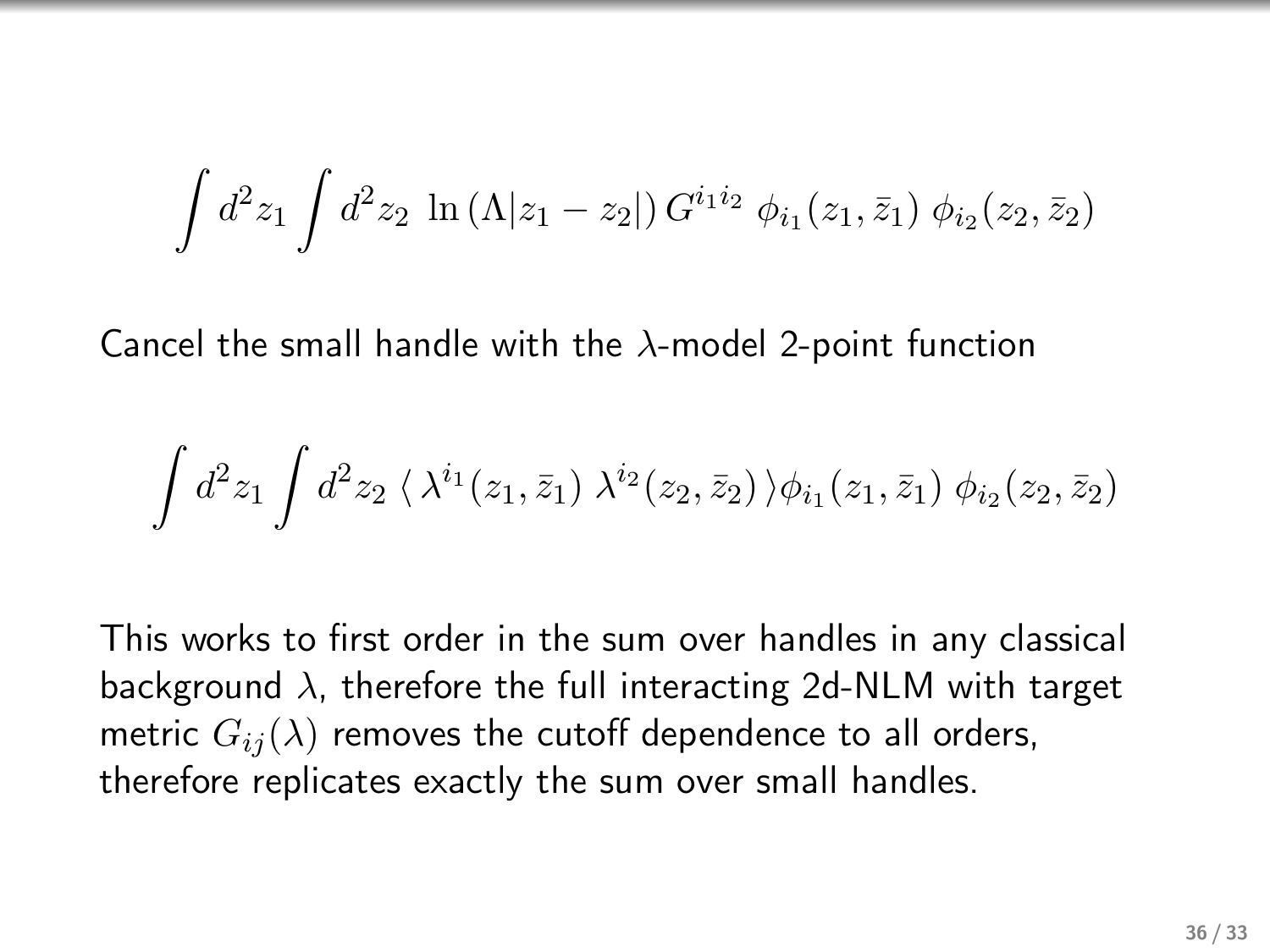# Some philosophy

Influences include Bohr's philosophy that a fundamental theory should be expressed in terms of what is observable, and by Heisenberg's S-matrix philosophy.

But I prefer pragmatic versions of these philosophies.

I try to adopt a useful interpretation of 'what is observable', rather than an extreme, idealized interpretation.

For example, the route of Bohr and Heisenberg to Quantum Mechanics was guided by a focus on observable transitions, but in the end QM described the world by quantum states and transition amplitudes, which are not observable, but only their absolute squares. On the other hand, these idealizations have been so successful that they are essential to a practical version of what is observable, at least at the distance scales where there is evidence.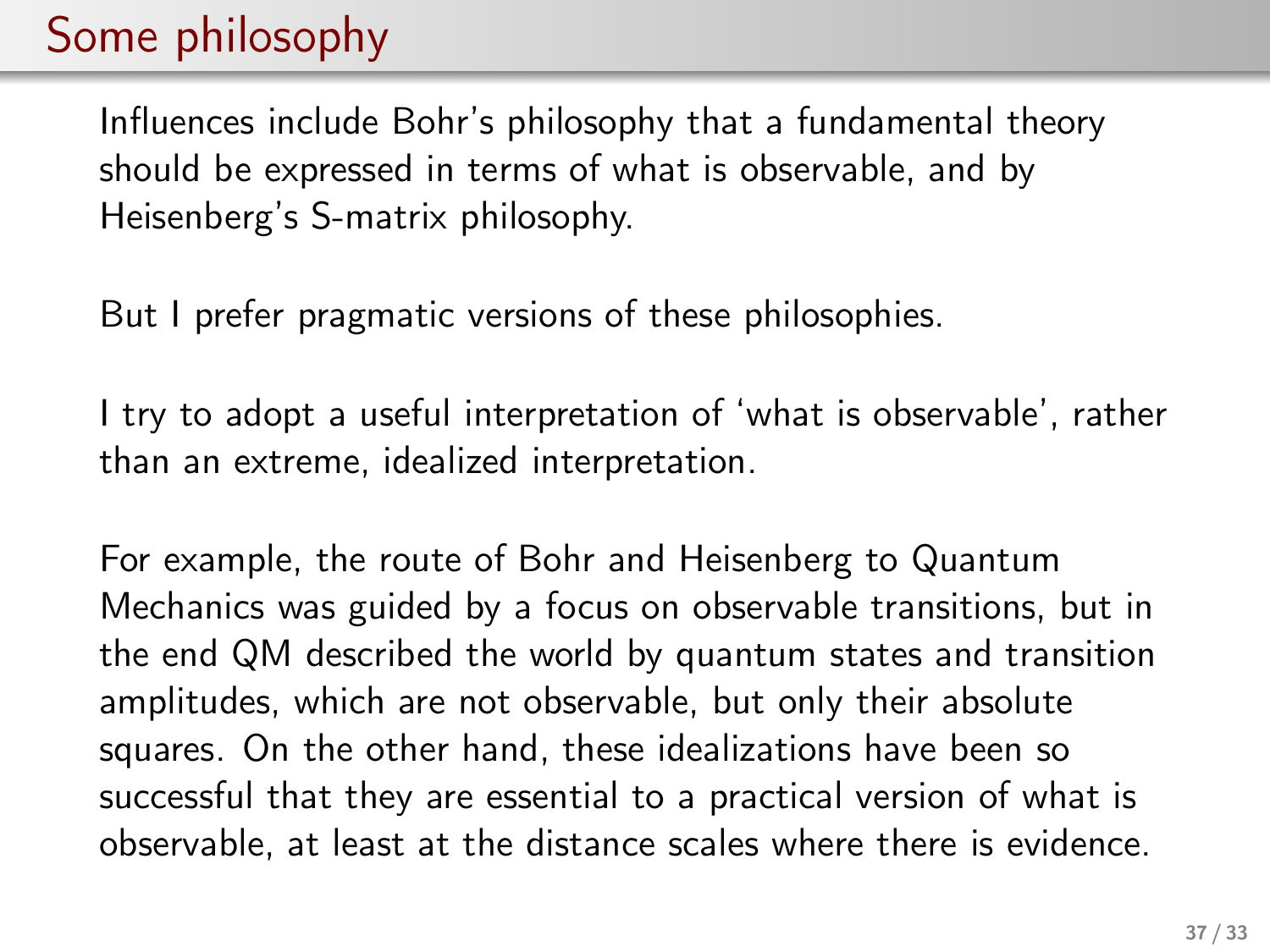The idealized version of the S-matrix philosophy wanted to replace Quantum Mechanics entirely with an asymptotic S-matrix.

This totalitarian philosophy has re-appeared from time to time when Quantum Mechanics has seemed to hit a wall at the frontier of fundamental physics. But each time, QM has managed to surmount the apparent wall.

It seems to me crazy to imagine doing all of what Physics currently does with only an S-matrix, even in principle.

On the other hand, a pragmatic version of the S-matrix philosophy seems reasonable. An effective S-matrix is a practical formulation of what we can actually observe at distances smaller than the limit of our best quantum mechanical model.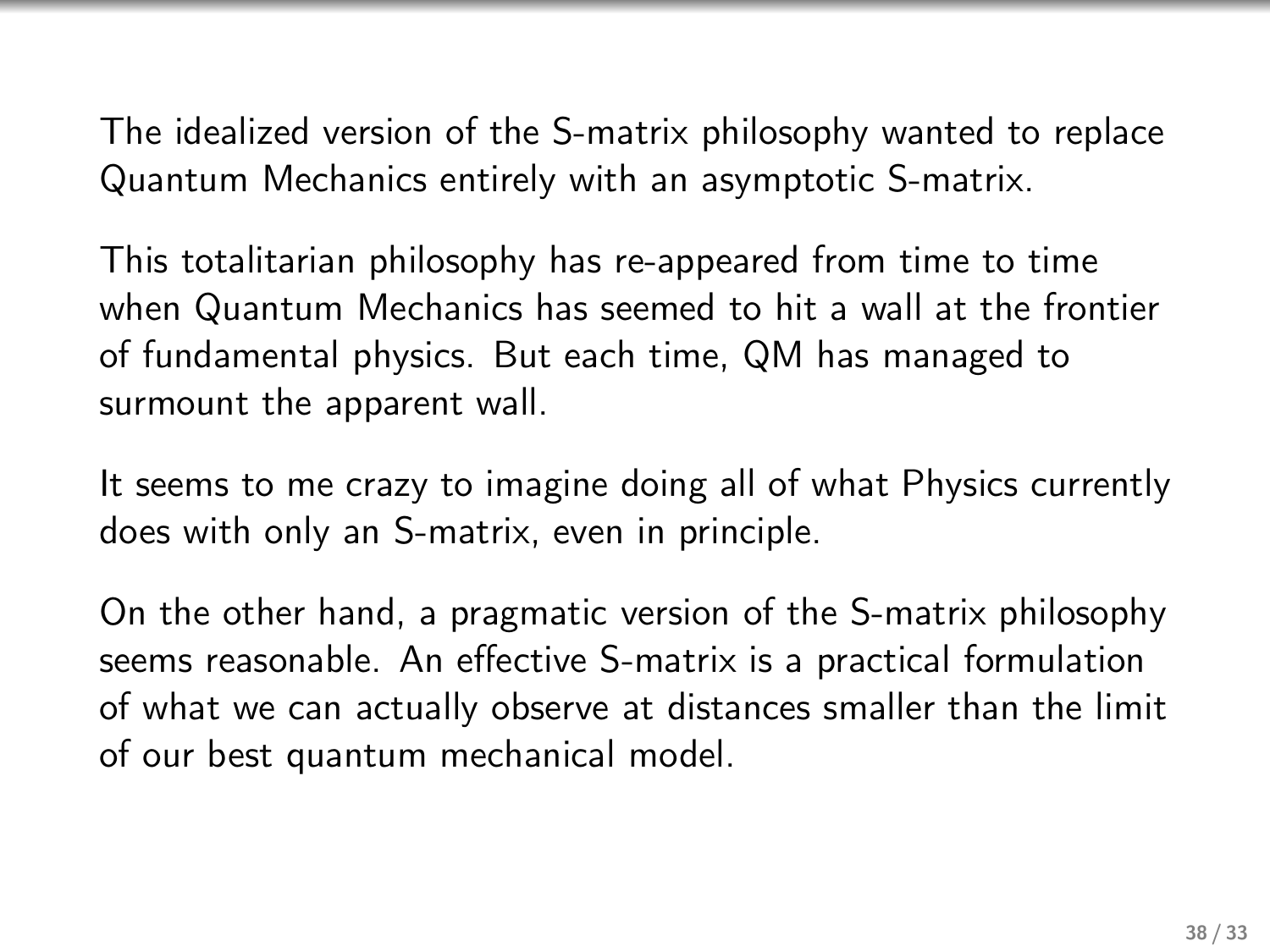Another guiding principle was avoidance of premature mathematical idealization. Eventually, a successful fundamental theory may be formulated in beautiful mathematics. But there is no telling how far away that is or in what direction. There is no telling in advance which mathematically beautiful forms will prove useful for fundamental physics.

I avoided in particular the mathematical idealizations of asymptotic S-matrices and continuum QFTs. Practical S-matrices have IR cutoffs. Practical QFTs have UV cutoffs, including 2d-QFTs of the string worldsheet.

I especially avoided the idealization of the asymptotic string S-matrices. Their backgrounds are the classical  $R_{\mu\nu} = 0$ space-time geometries (and generalizations). An asymptotic S-matrix leaves no room for the production of a QFT at large distance. A QFT has to be associated by hand to the asymptotic string S-matrix, by matching to the low momentum string scattering amplitudes.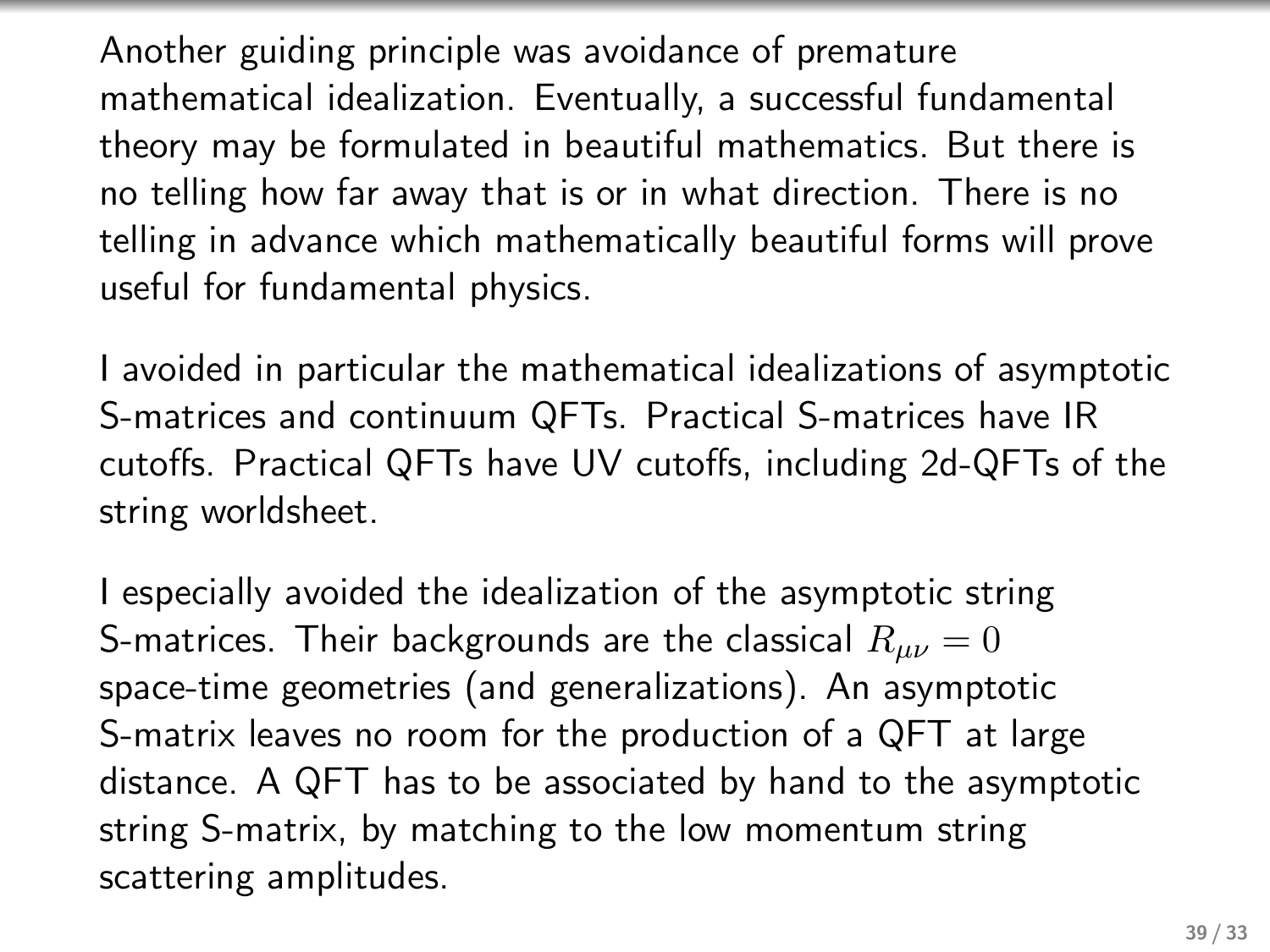By the late 1970s, there seemed good motivation to find a mechanism besides the QFT RG that produces effective QFTs. The space of effective QFTs looked too big. The QFT RG offered no compelling physical selection principle except perhaps naturalness.

More recently, experiment has been weighing against naturalness as a selection principle, strengthening the motivation for some other, more specific QFT production mechanism.